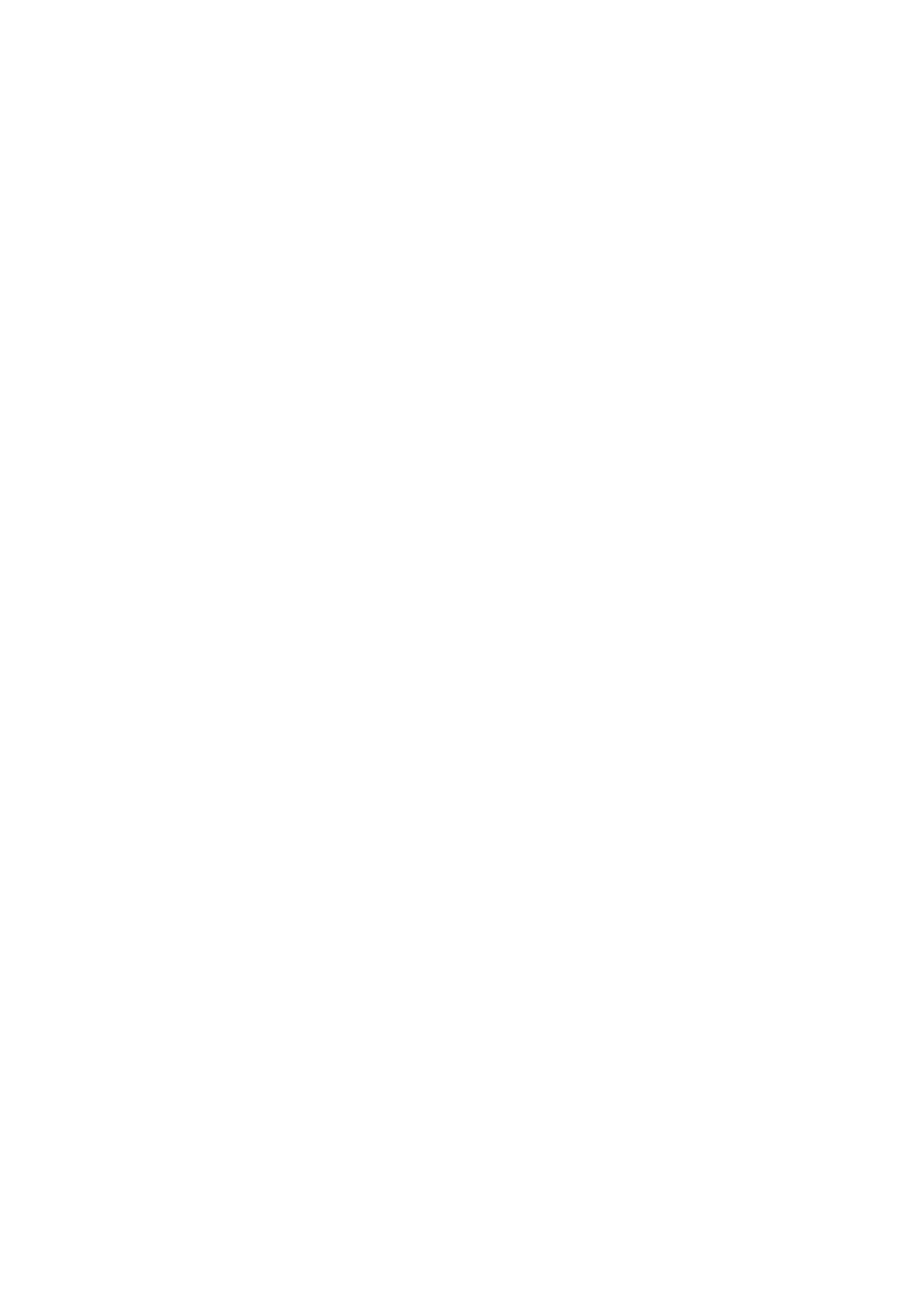# **Australian Trade and Investment Commission**

| 1.1 |  |
|-----|--|
| 1.2 |  |
| 1.3 |  |
|     |  |
| 2.1 |  |
| 2.2 |  |
|     |  |
|     |  |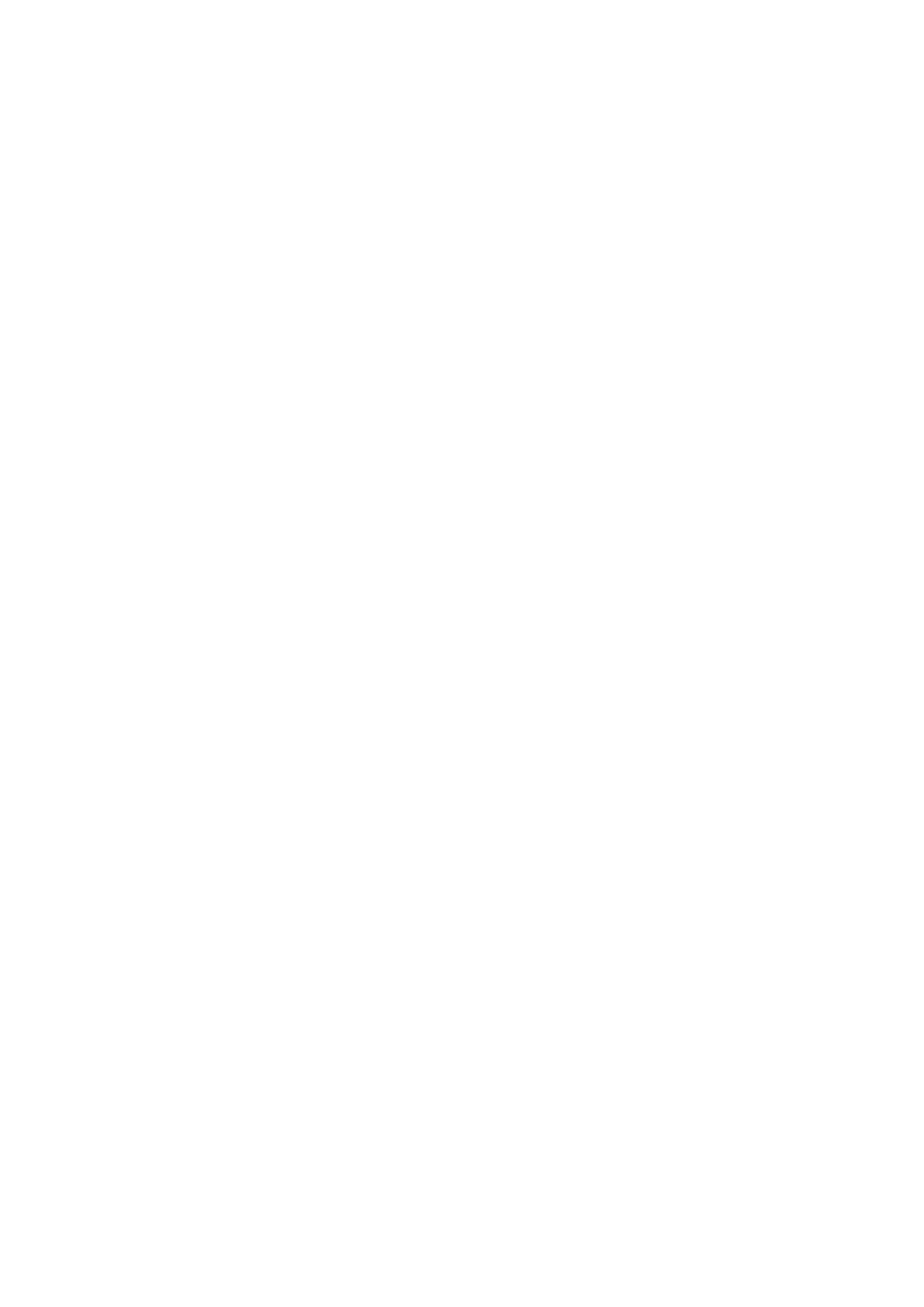# **Australian Trade and Investment Commission**

# <span id="page-4-0"></span>**Section 1: Entity overview and resources**

# <span id="page-4-1"></span>**1.1 Strategic direction statement**

The Australian Trade and Investment Commission (Austrade) is the Australian Government's international trade, education, and investment promotion agency. We also have responsibility for international and domestic tourism policy, including the publication of official tourism statistics. In some overseas locations, Austrade delivers consular and passport services on behalf of the Australian Government. Austrade operates as a statutory agency within the Foreign Affairs and Trade portfolio.

Austrade's purpose is to grow Australia's prosperity by delivering quality trade and investment services. Our outcomes are:

- 1. to contribute to Australia's economic prosperity by promoting Australia's export and other international economic interests through the provision of information, advice and services to business, associations, institutions, and government; and
- 2. the protection and welfare of Australians abroad through timely and responsive consular and passport services in specific locations overseas.

Austrade contributes to Australia's economic prosperity by providing effective support to Australian businesses, educational institutions, associations, and government. We assist them to develop international markets, win productive Foreign Direct Investment (FDI), promote international education, and strengthen the Australian tourism industry. Our clients include Australian exporters, tourism operators and international investors.

In a challenging trade environment, Austrade will continue to provide practical in-market support to businesses and institutions in markets around the world. Drawing on our commercial knowledge, international network, relationships and connections with international customers, investors and decision makers, Austrade will identify valuable trade and other opportunities for Australian businesses and institutions.

Austrade will continue to assist exporters to navigate the impacts of the COVID-19 pandemic and the disrupted geopolitical environment. As international borders reopen, Austrade's strategy is to increase activities in markets where we can have the biggest impact for Australian businesses. A high priority will be placed on activities linked to the Agri-Business Expansion Initiative (ABEI), the Australia India Business Exchange (AIBX) and in unlocking opportunities in the Association of Southeast Asian Nations (ASEAN) region.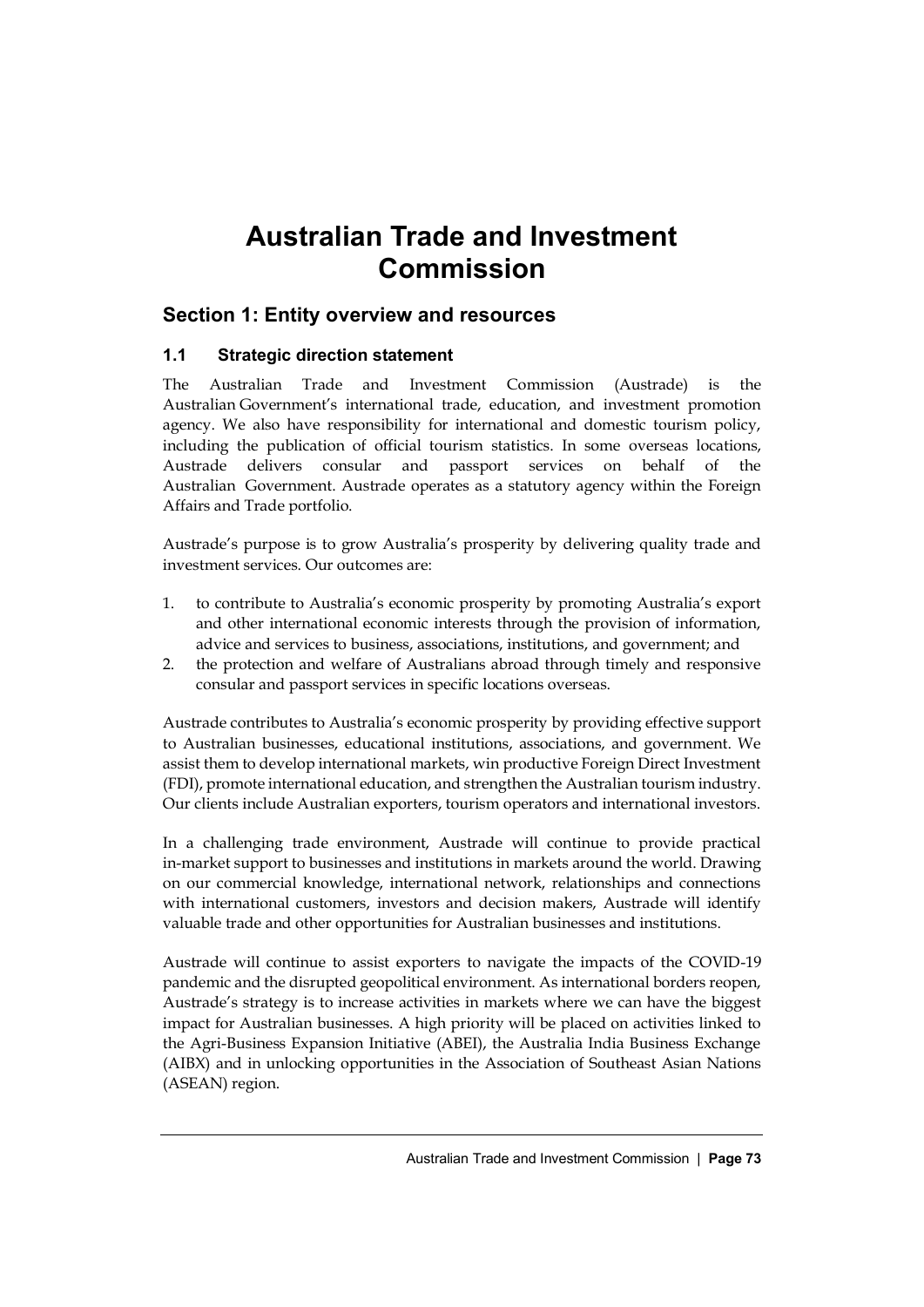The Simplified Trade System Implementation Taskforce leads the Government's efforts to simplify cross-border regulations, processes, and systems, and improve the experience for Australian business. The Taskforce will continue engaging closely with business to co-design reforms that deliver better regulations, business processes and solutions to simplify border systems and services, including the development of a 'tell us once' trade system.

As Australia's national investment promotion agency, we will continue to focus on projects with alignment to government priorities and clear and significant benefits to Australia. We will prioritise capital investment, employment creation and the introduction of new technologies and capabilities. Our investment promotion and attraction activities will continue to be concentrated in North America, Western Europe, and North East Asia. Austrade will also seek to diversify through India and ASEAN.

Austrade's support for tourism recovery remains a priority. We deliver a range of temporary grant programs to assist tourism regions and businesses. The *THRIVE 2030 (The Re-Imagined Visitor Economy)* strategy, to be finalised in 2022, charts a course for the recovery and sustainable growth of Australia as a domestic and international tourism destination, including through modernising Tourism Research Australia's data collections.

Austrade will continue to administer the Export Market Development Grants (EMDG) Scheme, which helps Australian small and medium enterprises to meet the challenges associated with undertaking promotion in export markets and diversification. EMDG provides upfront funding certainty for exporters and reduces regulations.

Austrade also continues to deliver timely consular and passport services to Australians in 11 overseas locations, extending the reach of Australia's consular network.

Within Australia, Austrade operates in 10 locations. Our reach is extended through the TradeStart Network, which operates in 28 locations across regional and metropolitan Australia. This network is managed and co-funded in partnership with State, Territory and local governments and industry bodies. We also partner with other Australian Government departments and agencies, businesses, industries, and peak bodies to deliver on our outcomes.

A more detailed description of Austrade's purpose and intent is in Austrade's Corporate Plan 2021–22 and Strategy 2018–2022. Our progress against our goals is detailed in our Annual Performance Statements, contained in the Austrade Annual Report.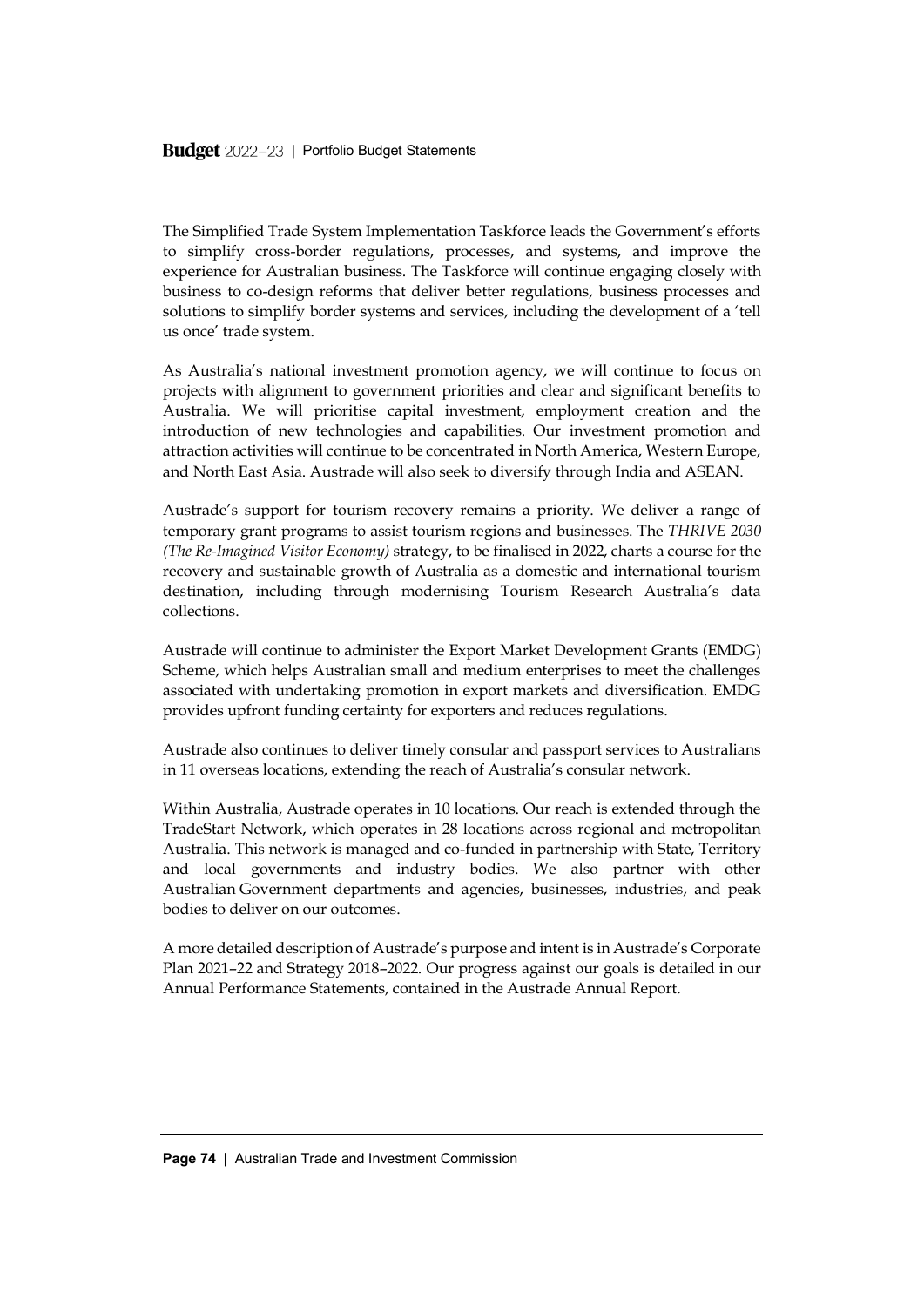# <span id="page-6-0"></span>**1.2 Entity resource statement**

Table 1.1 shows the total funding from all sources available to the entity for its operations and to deliver programs and services on behalf of the Government.

The table summarises how resources will be applied by outcome (government strategic policy objectives) and by administered (on behalf of the Government or the public) and departmental (for Austrade's operations) classification.

For more detailed information on special accounts and special appropriations, please refer to *Budget Paper No. 4 – Agency Resourcing*.

Information in this table is presented on a resourcing (that is, appropriations/cash available) basis, whilst the 'Budgeted expenses by Outcome' tables in Section 2 and the financial statements in Section 3 are presented on an accrual basis.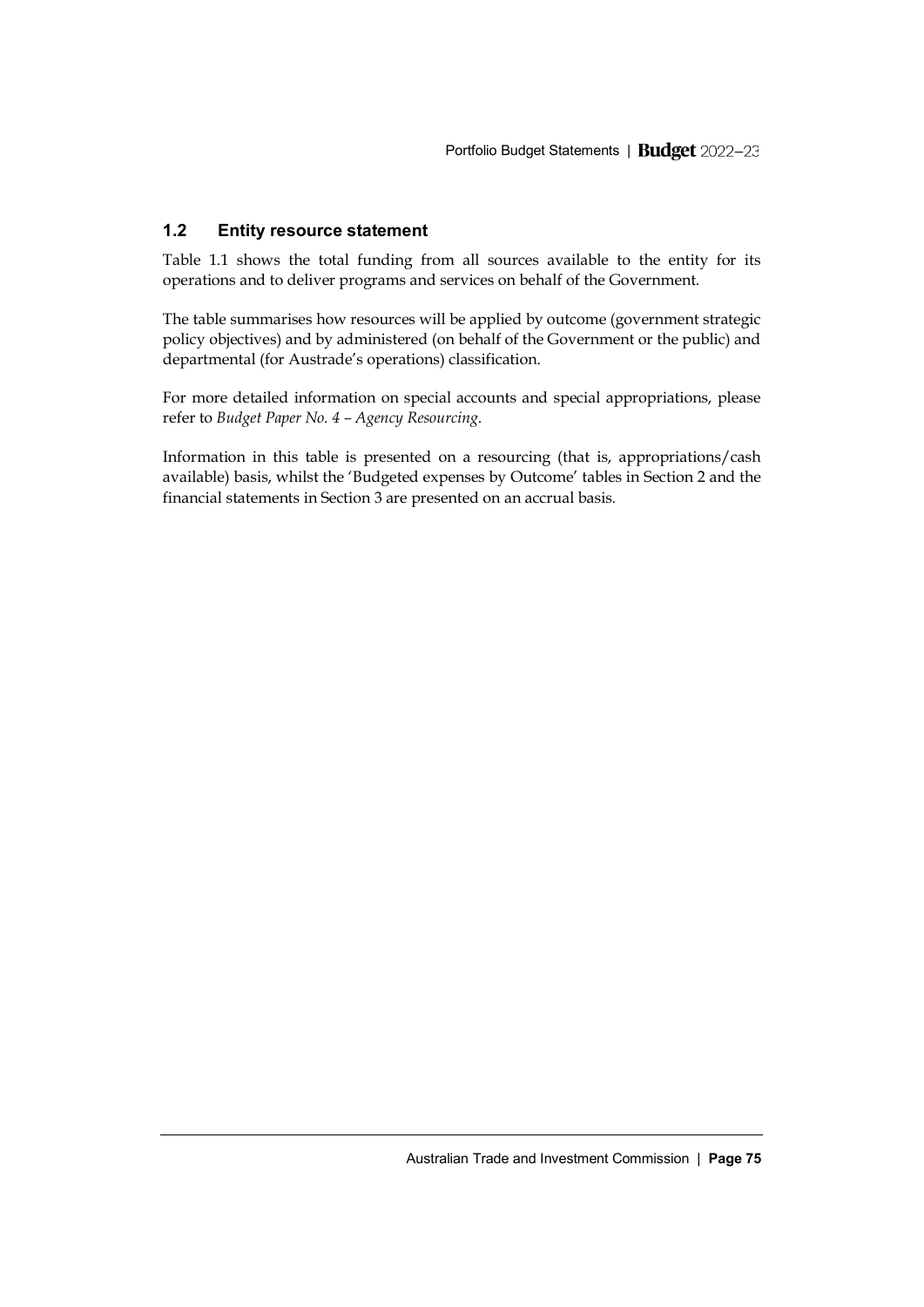#### **Table 1.1: Australian Trade and Investment Commission resource statement — Budget estimates for 2022-23 as at Budget March 2022**

|                                          | 2021-22   | 2022-23  |
|------------------------------------------|-----------|----------|
|                                          | Estimated | Estimate |
|                                          | actual    |          |
|                                          | \$'000    | \$'000   |
| <b>Departmental</b>                      |           |          |
| Annual appropriations - ordinary annual  |           |          |
| services (a)                             |           |          |
| Prior year appropriations available      | 63,036    | 48,032   |
| Departmental appropriation (b)           | 246,090   | 261,868  |
| s74 External Revenue (c)                 | 22,000    | 22,500   |
| Departmental capital budget (d)          | 13,957    | 15,104   |
| Annual appropriations - other services   |           |          |
| - non-operating (e)                      |           |          |
| Prior year appropriations available      | 5,251     | 4,911    |
| Equity injection                         | 4,620     | 4,504    |
| Total departmental annual appropriations | 354,954   | 356,919  |
| Total departmental resourcing            | 354,954   | 356,919  |
| Administered                             |           |          |
| Annual appropriations - ordinary annual  |           |          |
| services (a)                             |           |          |
| Prior year appropriations available      | 239.421   | 48,306   |
| Outcome 1                                | 376,088   | 202,266  |
| Total administered annual appropriations | 615,509   | 250,572  |
| Total administered resourcing            | 615,509   | 250,572  |
| <b>Total resourcing for Austrade</b>     | 970,463   | 607,491  |
|                                          | 2021-22   | 2022-23  |
| Average staffing level (number)          | 1.149     | 1,147    |

All figures shown above are GST exclusive - these may not match figures in the cash flow statement. Prepared on a resourcing (that is, appropriations available) basis.

(a) Appropriation Bill (No. 1) 2022-23.

(b) Excludes departmental capital budget (DCB).

(c) Estimated External Revenue receipts under section 74 of the PGPA Act.

(d) Departmental capital budgets are not separately identified in Appropriation Bill (No.1) and form part of ordinary annual services items. Please refer to Table 3.5 for further details. For accounting purposes, this amount has been designated as a 'contribution by owner'.

(e) Appropriation Bill (No. 2) 2022-23.

Note: The Annual Appropriation amounts appearing for 2021-22 estimated actual do not include the Appropriation Bills (No. 3) and (No. 4) 2021-22 as they had not been enacted at the time of publication. \$382.080 million will be received through Appropriation Bill (No. 3) 2021-22. The annual appropriations received from these bills will be recognised in a future Portfolio Budget Statement but only after the Bills have received Royal Assent.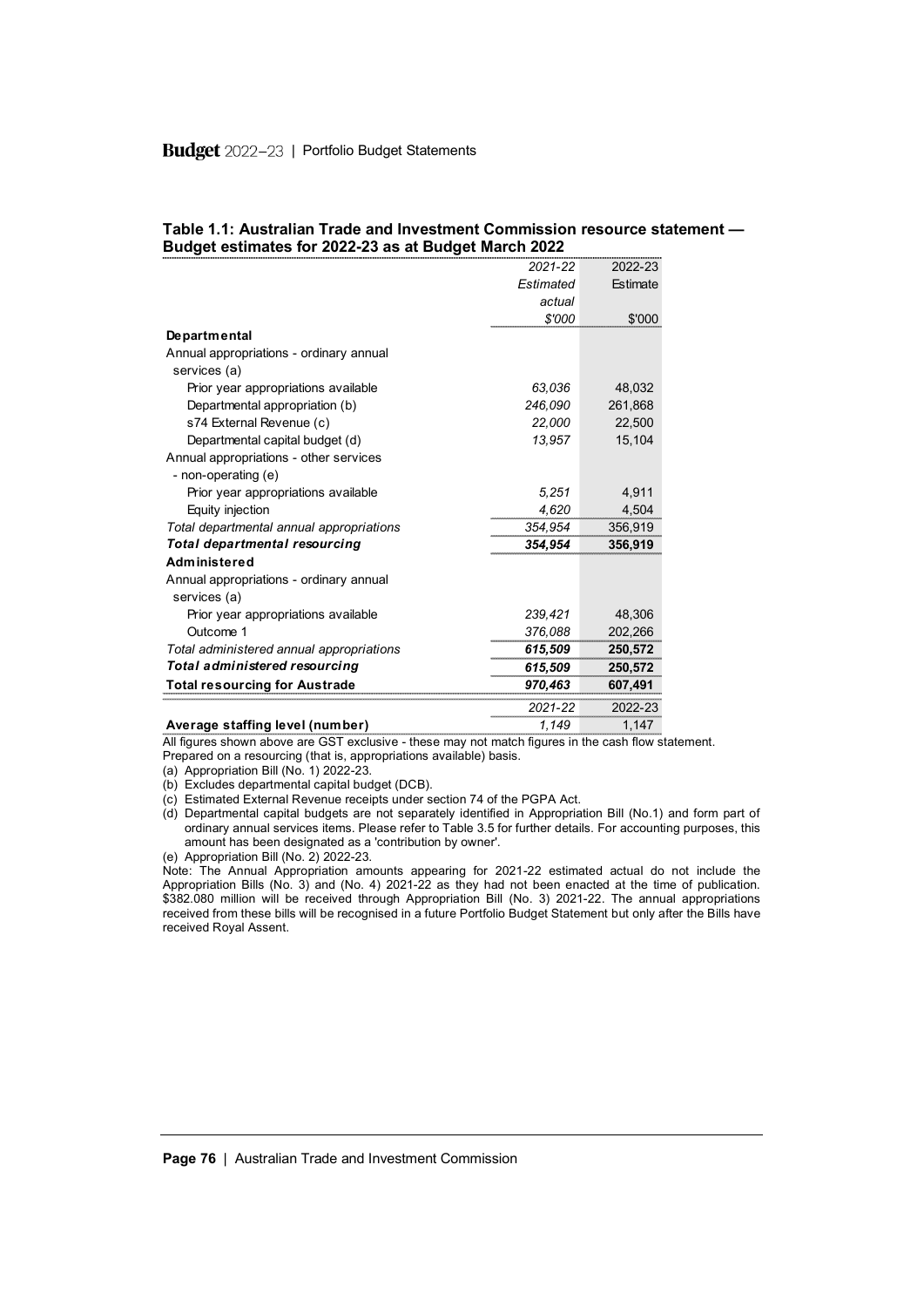# <span id="page-8-0"></span>**1.3 Budget measures**

Budget measures in Part 1 relating to Austrade are detailed in Budget Paper No. 2 and are summarised below.

| measures                          |         |         |         |         |         |         |
|-----------------------------------|---------|---------|---------|---------|---------|---------|
|                                   |         | 2021-22 | 2022-23 | 2023-24 | 2024-25 | 2025-26 |
|                                   | Program | \$'000  | \$'000  | \$'000  | \$'000  | \$'000  |
| <b>Payment measures</b>           |         |         |         |         |         |         |
| Australian Export and Trade       |         |         |         |         |         |         |
| Support                           |         |         |         |         |         |         |
| Administered payment (a)          | 1.2     |         |         |         |         |         |
| Departmental payment              | 1.1     |         | 21,562  |         |         |         |
| <b>Total</b>                      |         |         | 21,562  |         |         |         |
| Comprehensive Strategic           |         |         |         |         |         |         |
| Partnership w ith India - new     |         |         |         |         |         |         |
| initiatives (b)                   |         |         |         |         |         |         |
| Departmental payment              | 1.1     |         |         |         |         |         |
| <b>Total</b>                      |         |         |         |         |         |         |
| Global Business, Talent and       |         |         |         |         |         |         |
| Investment Attraction Taskforce - |         |         |         |         |         |         |
| extension                         |         |         |         |         |         |         |
| Departmental payment              | 1.1     |         | 3,274   | 3,189   |         |         |
| <b>Total</b>                      |         |         | 3,274   | 3,189   |         |         |
| <b>Tourism Support</b>            |         |         |         |         |         |         |
| Administered payment              | 1.2     | 75,500  | 7,500   | 7,500   |         |         |
| Departmental payment              | 1.1     | 3,100   | 3,300   | 3,400   |         |         |
| Total                             |         | 78,600  | 10,800  | 10,900  |         |         |
| <b>Total payment measures</b>     |         |         |         |         |         |         |
| Administered                      |         | 75,500  | 7,500   | 7,500   |         |         |
| Departmental                      |         | 3,100   | 28,136  | 6,589   |         |         |
| Total                             |         | 78,600  | 35.636  | 14.089  |         |         |

| Table 1.2: Australian Trade and Investment Commission 2022-23 Budget |  |  |  |
|----------------------------------------------------------------------|--|--|--|
| measures                                                             |  |  |  |

Prepared on a Government Finance Statistics (Underlying Cash) basis. Figures displayed as a negative (-) represent a decrease in funds and a positive (+) represent an increase in funds.

(a) Decision taken but not yet announced in the 2021-22 MYEFO, with the following impact:

2022-23 \$20.000 million, 2023-24 \$20.000 million, 2024-25 \$20.000 million and

2025-26 \$20.000 million.

(b) Decision taken but not yet announced in the 2021-22 MYEFO, with the following impact:

2021-22 \$1.421 million; 2022-23 \$4.594 million, 2023-24 \$3.737 million, 2024-25 \$2.771 million and 2025-26 \$2.810 million.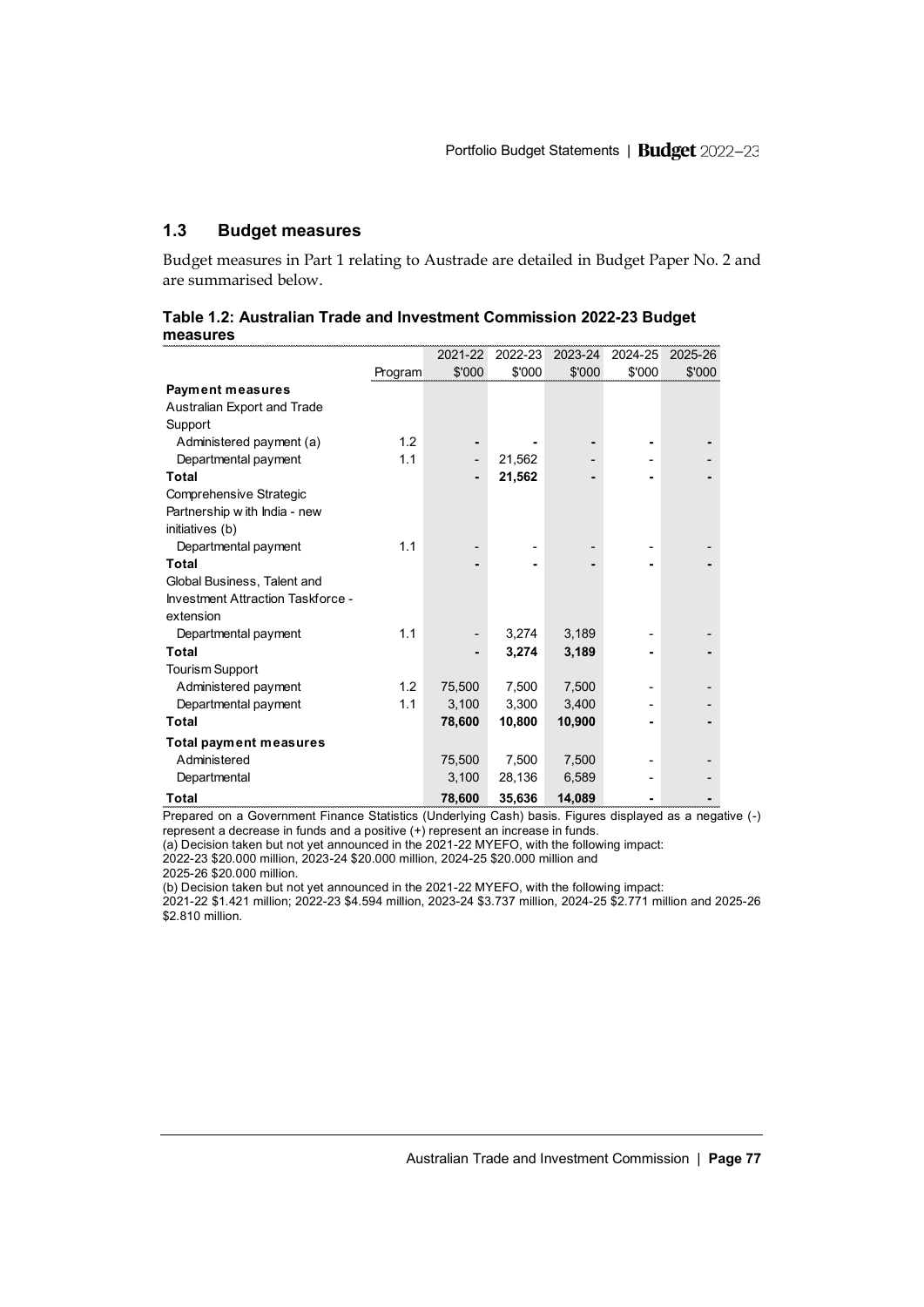# <span id="page-9-0"></span>**Section 2: Outcomes and planned performance**

Government outcomes are the intended results, impacts or consequences of actions by the Government on the Australian community. Commonwealth programs are the primary vehicle by which government entities achieve the intended results of their outcome statements. Entities are required to identify the programs which contribute to government outcomes over the Budget and forward years.

Each outcome is described below together with its related programs. The following provides detailed information on expenses for each outcome and program, further broken down by funding source.

#### **Note:**

Performance reporting requirements in the Portfolio Budget Statements are part of the Commonwealth performance framework established by the *Public Governance, Performance and Accountability Act 2013*. It is anticipated that the performance measure described in Portfolio Budget Statements will be read with broader information provided in an entity's corporate plans and annual performance statements – included in Annual Reports – to provide a complete picture of an entity's planned and actual performance.

The most recent corporate plan for Austrade can be found at: [https://www.austrade.gov.au/about/corporate-information/corporate-plan.](https://www.austrade.gov.au/about/corporate-information/corporate-plan)

The most recent annual performance statement can be found at: [https://www.transparency.gov.au/annual-reports/australian-trade-and](https://www.transparency.gov.au/annual-reports/australian-trade-and-investment-commission/reporting-year/2020-21)[investment-commission/reporting-year/2020-21.](https://www.transparency.gov.au/annual-reports/australian-trade-and-investment-commission/reporting-year/2020-21)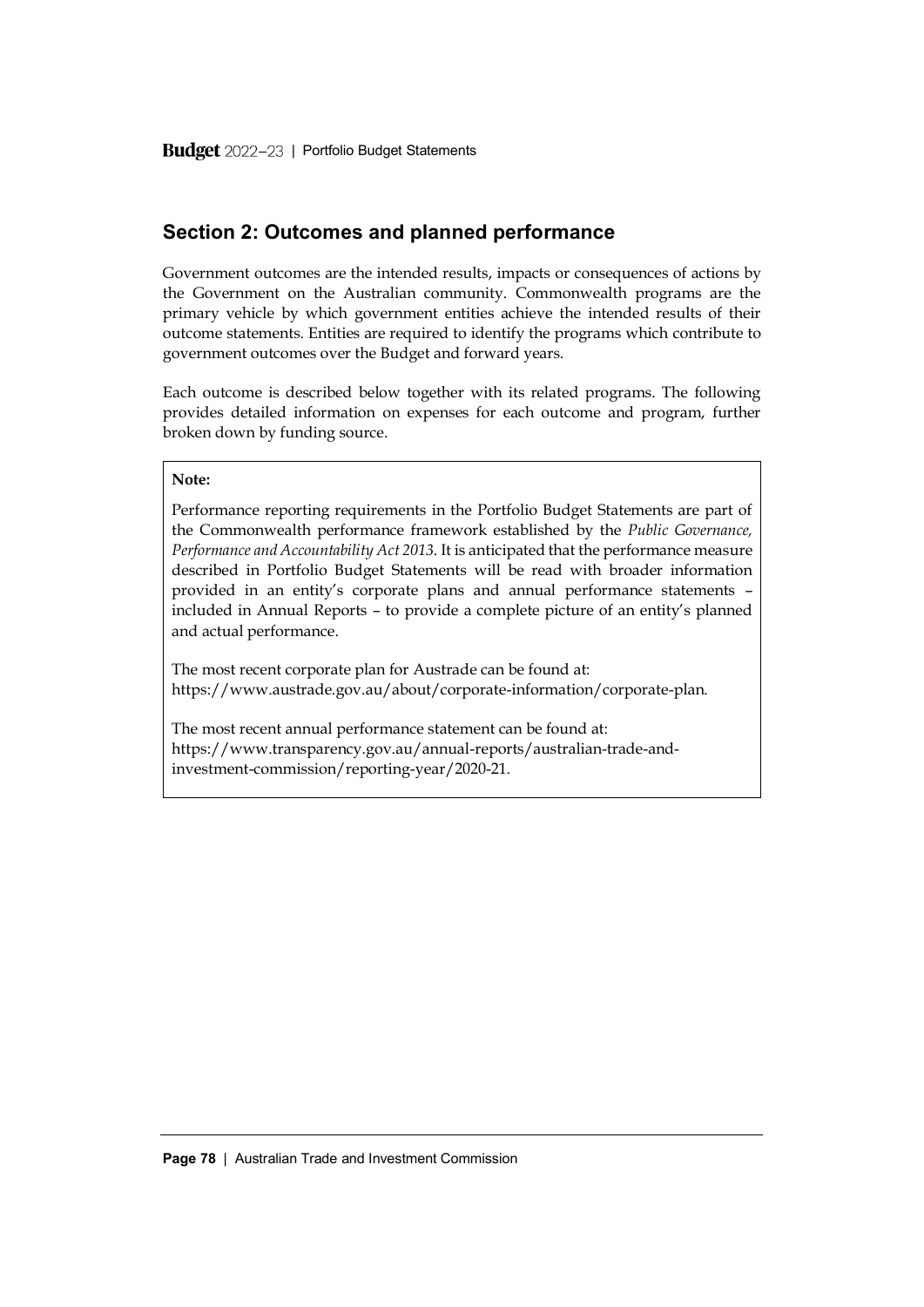# <span id="page-10-0"></span>**2.1 Budgeted expenses and performance for Outcome 1**

**Outcome 1: Contribute to Australia's economic prosperity by promoting Australia's export and other international economic interests through the provision of information, advice and services to business, associations, institutions and government**

# **Linked programs**

# **Department of Foreign Affairs and Trade**

# **Programs**

- Program 1.1 Foreign Affairs and Trade Operations
- Program 1.6 Public Information Services and Public Diplomacy

# **Contribution to Outcome 1 made by linked programs**

DFAT and Austrade work closely across a number of areas to promote trade and investment; address non-tariff barriers to trade; support and facilitate business; increase science, technology and innovation links; and advocate to uphold the global rules-based trading system. This cooperation results in more economic opportunities and contributes to the projection of a positive image of Australia as a destination for business, investment, tourism and study.

# **Department of Industry, Science, Energy and Resources**

# **Programs**

- Program 1.1 Investing in science, technology and commercialisation
- Program 2.2 Growing innovative and competitive businesses, industries and regions

# **Contribution to Outcome 1 made by linked programs**

The Department of Industry, Science, Energy and Resources' (DISER) administration of the Modern Manufacturing Strategy requires cooperation with Austrade on National Manufacturing Priorities. DISER and Austrade also cooperate to grow the Australian space industry through the Advancing Space: Australian Civil Space Strategy 2019–2028 with the Australian Space Agency. DISER cooperates with Austrade to grow Australia's cyber security industry in support of the 2020 Cyber Security Strategy and 2021 Digital Economy Strategy.

Table continued on the next page.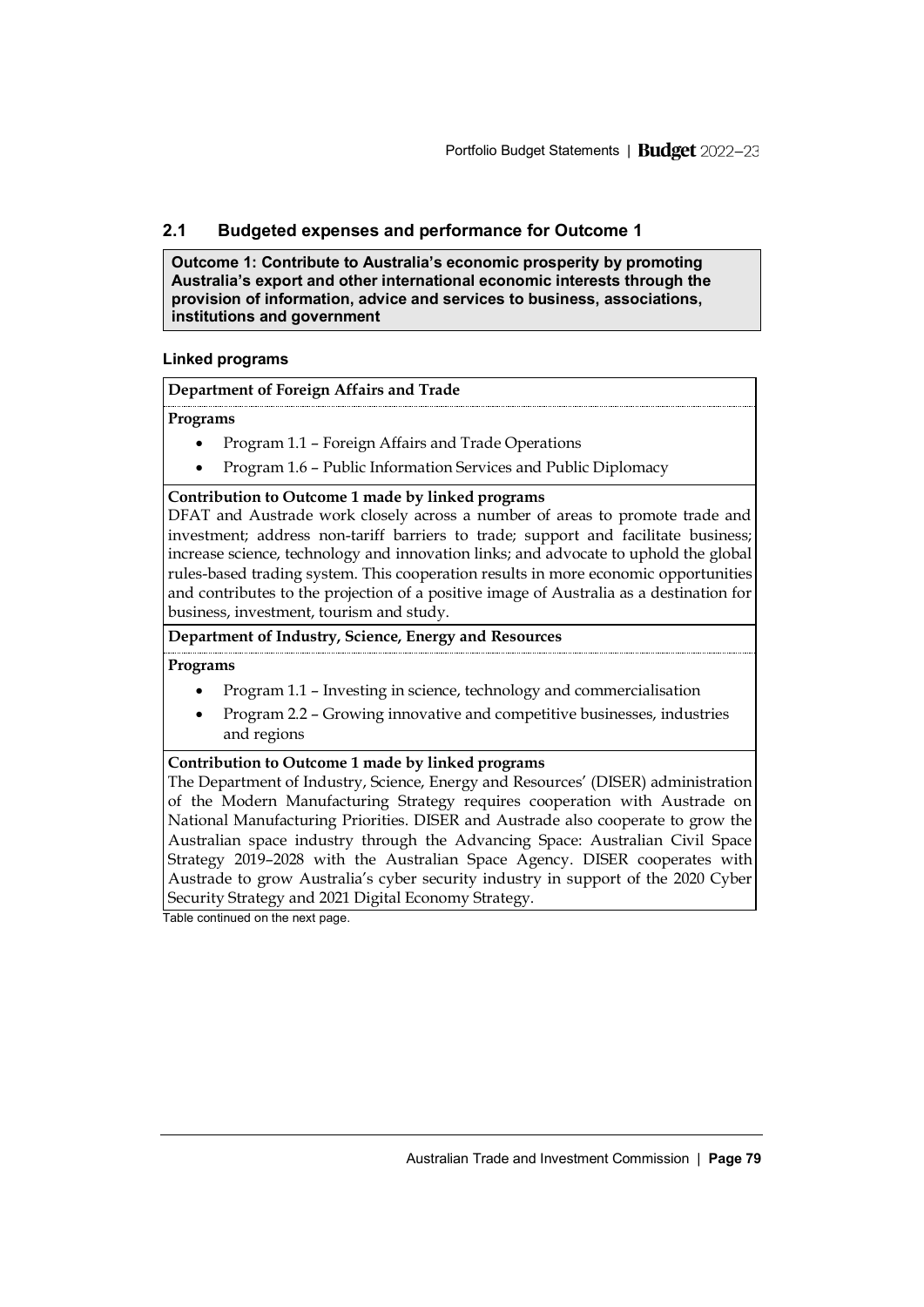Budget 2022-23 | Portfolio Budget Statements

# **Linked programs (continued)**

# **Department of Education, Skills and Employment**

# **Programs**

• Program 2.7 – International Education Support

# **Contribution to Outcome 1 made by linked program**

Program 2.7 builds partnerships through engagement with foreign governments to advance Australia's education sector and reputation. The Program also ensures policy and legislation aligns with quality educational outcomes. The Australian Strategy for International Education 2021–2030, led by the Department of Education, Skills and Employment, strengthens the fundamentals of the international education sector and complements Austrade's focus on enabling the sector's ongoing international growth.

# **Department of Agriculture, Water and the Environment**

# **Programs**

- Program 3.13 International Market Access
- Program 4.1 Biosecurity and Export Services

# **Contribution to Outcome 1 made by linked programs**

The Department of Agriculture, Water and the Environment and Austrade work together to achieve the best outcomes for Australian agricultural, fisheries and forestry exports, including through improved market access and addressing non-tariff measures. The agencies also work cooperatively to deliver whole-of-government programs such as the Agri-Business Expansion Initiative and the Non-Tariff Barrier Action Plan. The department also undertakes activities to preserve Australia's favourable animal and plant health status, helping maintain overseas markets.

# **Tourism Australia**

# **Programs**

• Program 1.1 – Grow demand and foster a competitive and sustainable Australian tourism industry through partnership marketing to targeted global consumers in key markets

# **Contribution to Outcome 1 made by linked program**

Austrade provides research and policy support to Tourism Australia's activities of promoting the export of Australian tourism services. These exports contribute to Australia's prosperity.

Table continued on the next page.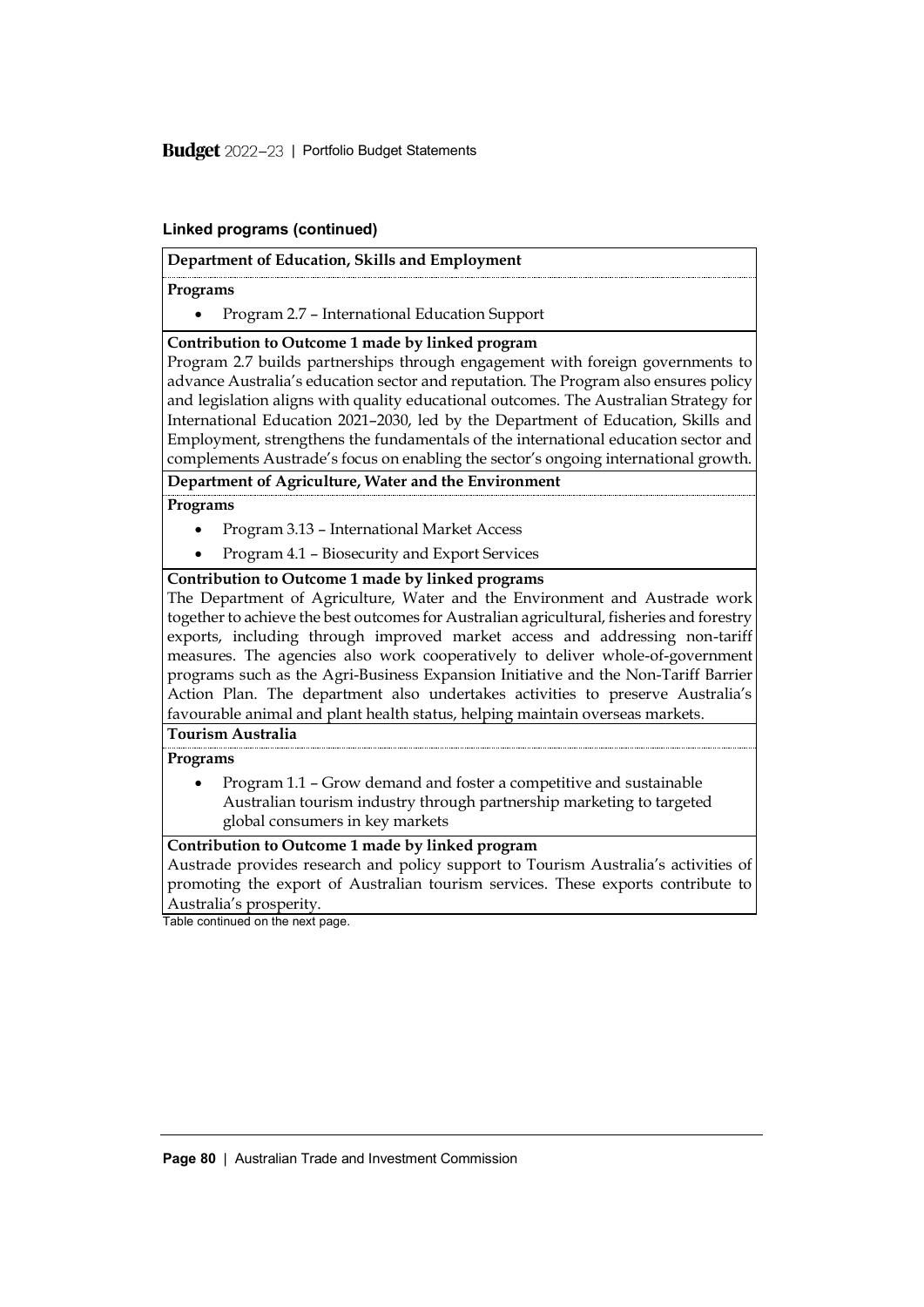# **Linked programs (continued)**

# **Department of Defence**

# **Programs**

• Program 2.1 – Strategic Policy and Intelligence

**Contribution to Outcome 1 made by linked program**

Implementation of the Government's Defence Export Strategy is led by the Department of Defence through the Australian Defence Export Office. This is providing a whole-of-government coordinated approach to supporting Australian defence industry, and cooperation with Austrade is focused on growing exports to underpin sustainability and growth aligned with national priorities.

**Department of Infrastructure, Transport, Regional Development and Communications**

**Programs**

• Program 3.1 – Regional Development

**Contribution to Outcome 1 made by linked program**

The Department of Infrastructure, Transport, Regional Development and Communications supports tourism demand-driving infrastructure in Australia's regions through the Government's Building Better Regions Fund, and cooperation on the International Freight Assistance Mechanism (IFAM) program wind-down. We will jointly finalise the operation of IFAM in July 2022, which has been keeping global air links open while global trade disruptions persist.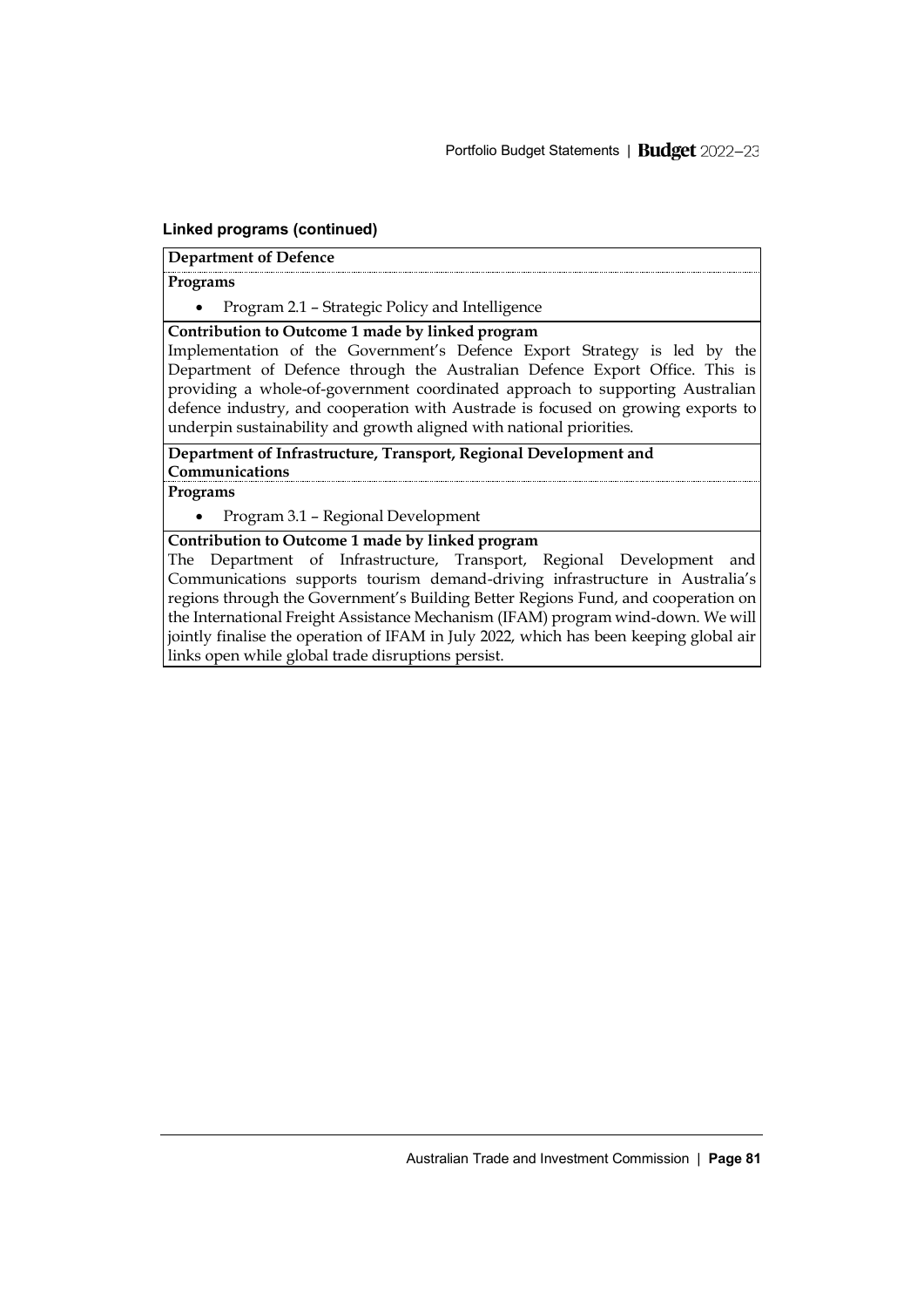#### **Budgeted expenses for Outcome 1**

This table shows how much the entity intends to spend (on an accrual basis) on achieving the outcome, broken down by program, as well as by Administered and Departmental funding sources.

**Table 2.1.1: Budgeted expenses for Outcome 1** 2021-22 Estimated actual \$'000 2022-23 Budget \$'000 2023-24 Forw ard estimate \$'000 2024-25 Forw ard estimate \$'000 2025-26  $\frac{2025-26}{\text{Forward}}$ estimate \$'000 Departmental expenses Departmental appropriation 259,071 246,695 213,135 199,950 196,492 s74 External Revenue (a) 21,000 21,500 22,500 24,500 24,500 Expenses not requiring appropriation in the Budget year (b) 36,900 15,000 15,000 15,000 15,000 **Departmental total 316,971 283,195 250,635 239,450 235,992 Total expenses for program 1.1 316,971 283,195 250,635 239,450 235,992 Outcome 1: Contribute to Australia's economic prosperity by promoting Australia's export and other international economic interests through the provision of information, advice and services to business, associations, institutions and government Program 1.1: Promotion of Australia's export and other international economic interests**

| Total expenses for program 1.1                                                        | 316.971 | 283.195 | 250.635 | 239,450 | 235.992 |
|---------------------------------------------------------------------------------------|---------|---------|---------|---------|---------|
| Program 1.2: Programs to promote Australia's exports and other international economic |         |         |         |         |         |
| interests                                                                             |         |         |         |         |         |
| Administered expenses                                                                 |         |         |         |         |         |
| Ordinary annual services                                                              |         |         |         |         |         |
| (Appropriation Bill No. 1)                                                            | 996.099 | 206.266 | 165.400 | 157.900 | 157.900 |
| Administered total                                                                    | 996.099 | 206.266 | 165,400 | 157.900 | 157.900 |
| <b>Total expenses for</b>                                                             |         |         |         |         |         |
| program 1.2                                                                           | 996.099 | 206.266 | 165.400 | 157.900 | 157.900 |

Table continued on the next page.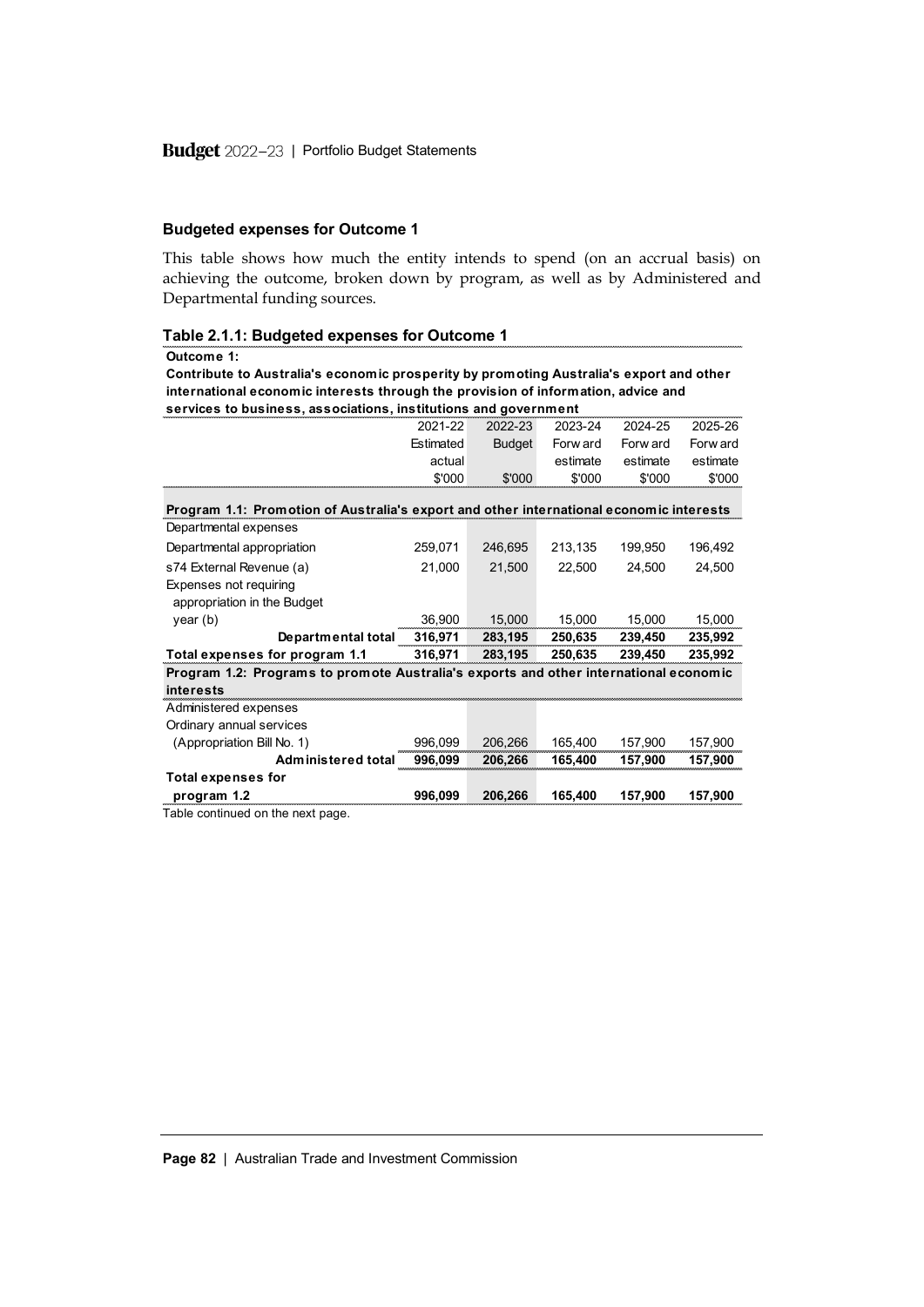| Table 2.1.1: Budgeted expenses for Outcome 1 (continued) |           |               |          |          |          |  |  |
|----------------------------------------------------------|-----------|---------------|----------|----------|----------|--|--|
|                                                          | 2021-22   | 2022-23       | 2023-24  | 2024-25  | 2025-26  |  |  |
|                                                          | Estimated | <b>Budget</b> | Forw ard | Forw ard | Forw ard |  |  |
|                                                          | actual    |               | estimate | estimate | estimate |  |  |
|                                                          | \$'000    | \$'000        | \$'000   | \$'000   | \$'000   |  |  |
| Outcome 1 Totals by appropriation type                   |           |               |          |          |          |  |  |
| Administered expenses                                    |           |               |          |          |          |  |  |
| Ordinary annual services                                 |           |               |          |          |          |  |  |
| (Appropriation Bill No. 1)                               | 996,099   | 206,266       | 165,400  | 157,900  | 157,900  |  |  |
| Administered total                                       | 996,099   | 206,266       | 165,400  | 157,900  | 157,900  |  |  |
| Departmental expenses                                    |           |               |          |          |          |  |  |
| Departmental appropriation                               | 259.071   | 246,695       | 213,135  | 199,950  | 196,492  |  |  |
| s74 External Revenue (a)                                 | 21,000    | 21,500        | 22,500   | 24,500   | 24,500   |  |  |
| Expenses not requiring                                   |           |               |          |          |          |  |  |
| appropriation in the Budget                              |           |               |          |          |          |  |  |
| year(b)                                                  | 36.900    | 15,000        | 15,000   | 15,000   | 15,000   |  |  |
| Departmental total                                       | 316,971   | 283,195       | 250,635  | 239,450  | 235,992  |  |  |
| <b>Total expenses for Outcome 1</b>                      | 1,313,070 | 489,461       | 416,035  | 397,350  | 393,892  |  |  |
|                                                          | 2021-22   | 2022-23       |          |          |          |  |  |
| Average staffing level (number)                          | 1,113     | 1,111         |          |          |          |  |  |

(a) Estimated expenses incurred in relation to receipts retained under section 74 of the PGPA Act.

(b) Expenses not requiring appropriation in the Budget year are made up of depreciation expenses, amortisation expenses, make good expenses and audit fees.

Note: Departmental appropriation splits and totals are indicative estimates and may change in the course of the budget year as government priorities change.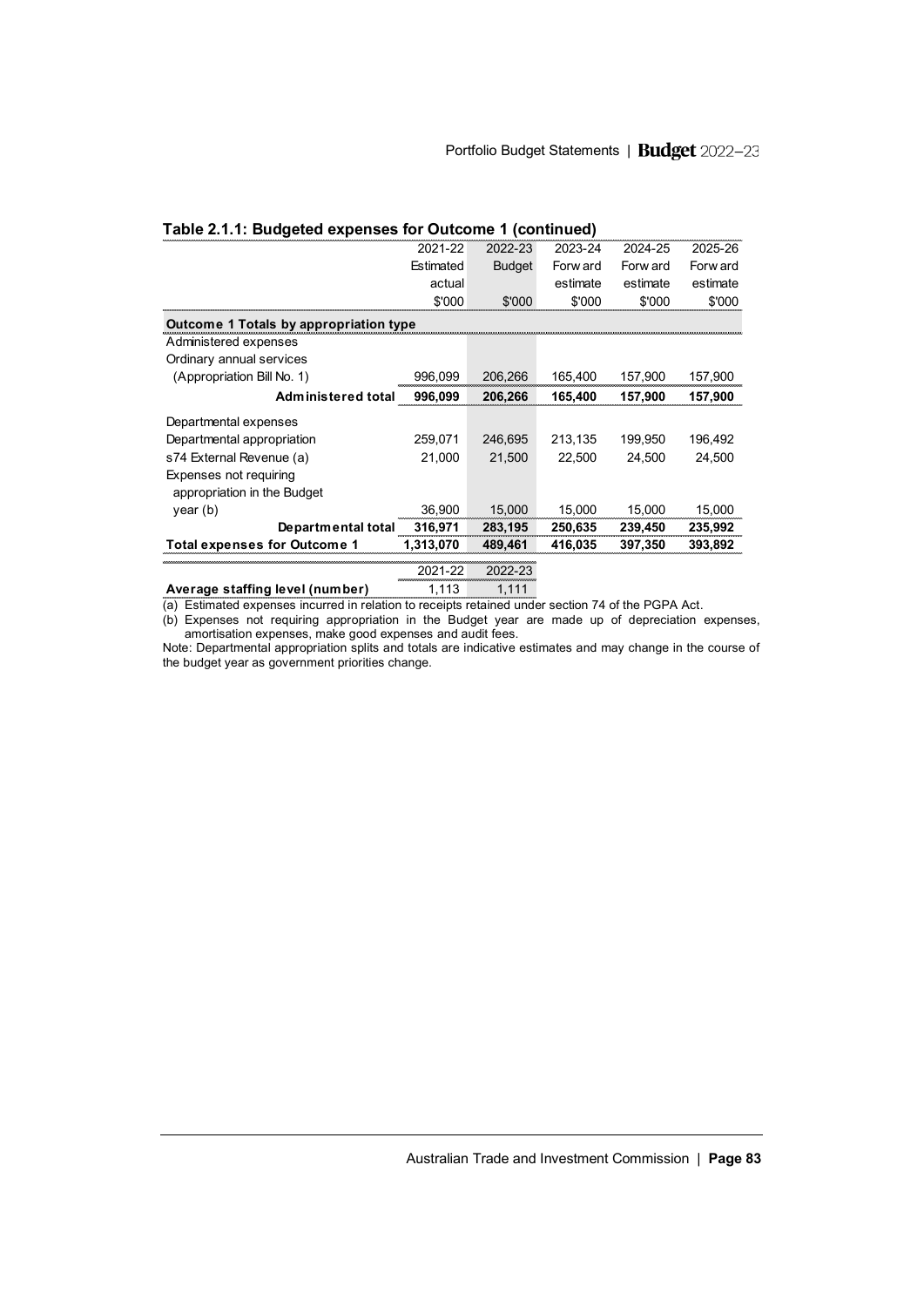# **Table 2.1.2: Program components of Outcome 1**

# **Program 1.2: Programs to promote Australia's exports and other international economic interests**

| interests                                                                 |           |               |          |          |          |
|---------------------------------------------------------------------------|-----------|---------------|----------|----------|----------|
|                                                                           | 2021-22   | 2022-23       | 2023-24  | 2024-25  | 2025-26  |
|                                                                           | Estimated | <b>Budget</b> | Forw ard | Forw ard | Forw ard |
|                                                                           | actual    |               | estimate | estimate | estimate |
|                                                                           | \$'000    | \$'000        | \$'000   | \$'000   | \$'000   |
| 1.2.1 - Component 1: Export Market Development Grants scheme              |           |               |          |          |          |
| Annual administered expenses:                                             |           |               |          |          |          |
| Ordinary annual services                                                  |           |               |          |          |          |
| (Appropriation Bill No. 1)                                                | 157,900   | 157,900       | 157,900  | 157,900  | 157,900  |
| <b>Total component 1 expenses</b>                                         | 157,900   | 157,900       | 157,900  | 157,900  | 157,900  |
| 1.2.2 - Component 2: National Tourism Icons Program                       |           |               |          |          |          |
| Annual administered expenses:                                             |           |               |          |          |          |
| Ordinary annual services                                                  |           |               |          |          |          |
| (Appropriation Bill No. 1)                                                | 10,990    | 4,000         |          |          |          |
| <b>Total component 2 expenses</b>                                         | 10,990    | 4,000         |          |          |          |
| 1.2.3 - Component 3: International Freight Assistance Mechanism           |           |               |          |          |          |
| Annual administered expenses:                                             |           |               |          |          |          |
| Ordinary annual services                                                  |           |               |          |          |          |
| (Appropriation Bill No. 1)                                                | 567,817   | 36,866        |          |          |          |
| <b>Total component 3 expenses</b>                                         | 567,817   | 36,866        |          |          |          |
| 1.2.4 - Component 4: Supporting Australia's Exhibiting Zoos and Aquariums |           |               |          |          |          |
| Annual administered expenses:                                             |           |               |          |          |          |
| Ordinary annual services                                                  |           |               |          |          |          |
| (Appropriation Bill No. 1)                                                | 72,106    |               |          |          |          |
| <b>Total component 4 expenses</b>                                         | 72,106    |               |          |          |          |
| 1.2.5 - Component 5: Business Events Grants                               |           |               |          |          |          |
| Annual administered expenses:                                             |           |               |          |          |          |
| Ordinary annual services                                                  |           |               |          |          |          |
| (Appropriation Bill No. 1)                                                | 25,726    |               |          |          |          |
| <b>Total component 5 expenses</b>                                         | 25,726    |               |          |          |          |
| 1.2.6 - Component 6: Recovery of Regional Tourism                         |           |               |          |          |          |
| Annual administered expenses:                                             |           |               |          |          |          |
| Ordinary annual services                                                  |           |               |          |          |          |
| (Appropriation Bill No. 1)                                                | 30,000    |               |          |          |          |
| <b>Total component 6 expenses</b>                                         | 30,000    |               |          |          |          |
| 1.2.7 - Component 7: COVID-19 Consumer Travel Support Program             |           |               |          |          |          |
| Annual administered expenses:                                             |           |               |          |          |          |
| Ordinary annual services                                                  |           |               |          |          |          |
| (Appropriation Bill No. 1)                                                | 131,560   |               |          |          |          |
| <b>Total component 7 expenses</b>                                         | 131,560   |               |          |          |          |
| 1.2.8 - Component 8: Tourism Tropical North Queensland                    |           |               |          |          |          |
| Annual administered expenses:                                             |           |               |          |          |          |
| Ordinary annual services                                                  |           |               |          |          |          |
| (Appropriation Bill No. 1)                                                |           | 7,500         | 7,500    |          |          |
| <b>Total component 8 expenses</b>                                         |           | 7,500         | 7,500    |          |          |
| <b>Total program expenses</b>                                             | 996,099   | 206,266       | 165,400  | 157,900  | 157,900  |

**Page 84** | Australian Trade and Investment Commission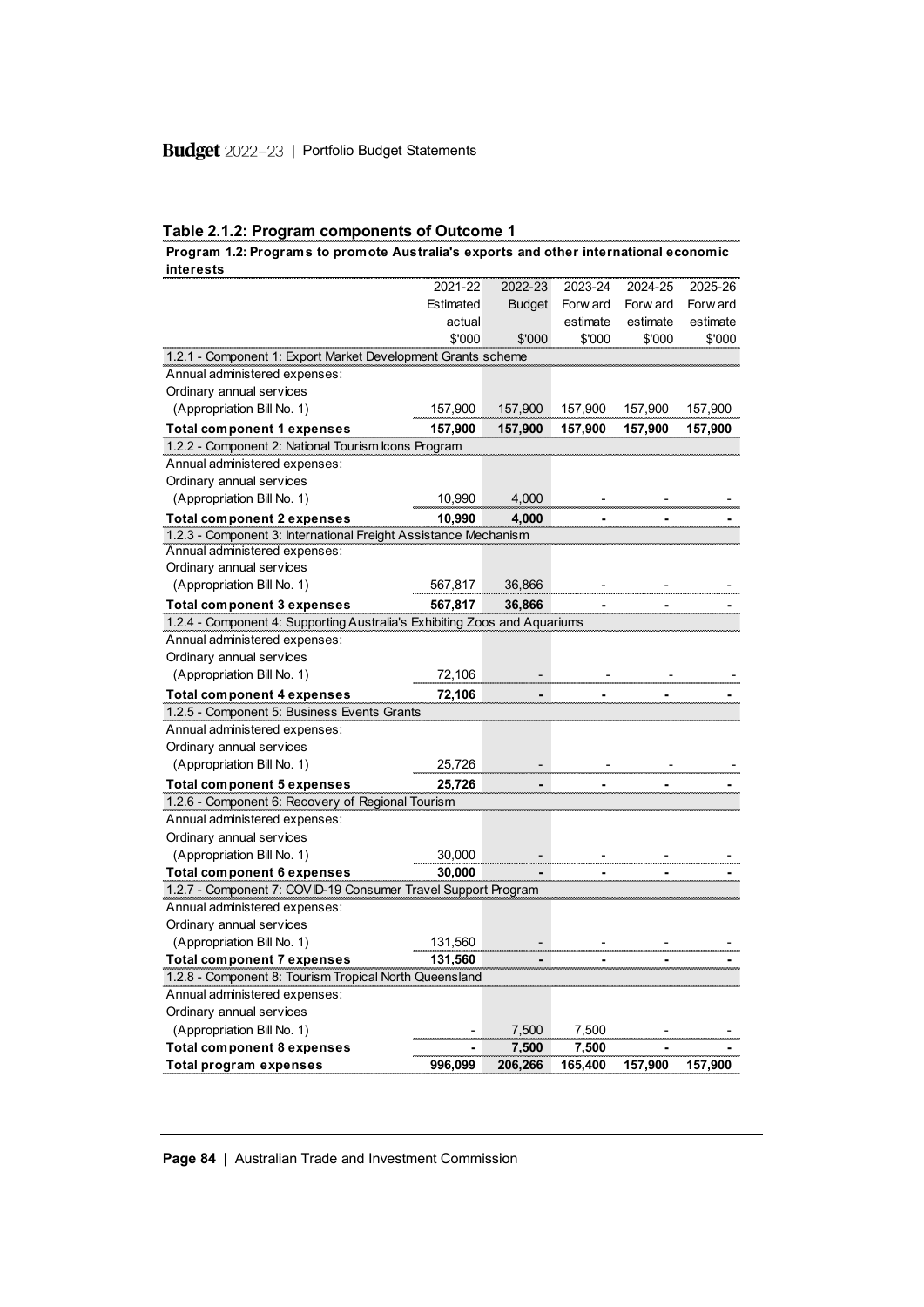# **Table 2.1.3: Performance measure for Outcome 1**

Table 2.1.3 details the performance measures for each program associated with Outcome 1. It also provides the related key activities as expressed in the current corporate plan where further detail is provided about the delivery of the activities related to the program, the context in which these activities are delivered and how the performance of these activities will be measured. Where relevant, details of 2022–23 Budget measures that have created new programs or materially changed existing programs are provided.

| Outcome 1 – Contribute to Australia's economic prosperity by promoting<br>Australia's export and other international economic interests through the<br>provision of information, advice and services to business, associations,<br>institutions and government |                                                                                                                                          |  |  |  |  |  |  |
|----------------------------------------------------------------------------------------------------------------------------------------------------------------------------------------------------------------------------------------------------------------|------------------------------------------------------------------------------------------------------------------------------------------|--|--|--|--|--|--|
| Program 1.1 – Promotion of Australia's export and other international economic interests                                                                                                                                                                       |                                                                                                                                          |  |  |  |  |  |  |
| <b>Key Activities</b>                                                                                                                                                                                                                                          | Austrade:<br>connects export-ready Australian businesses to overseas opportunities and<br>works with them to achieve commercial outcomes |  |  |  |  |  |  |

| wins productive foreign investment  |                                                                                                                                            |                                                                                                                         |  |  |  |  |
|-------------------------------------|--------------------------------------------------------------------------------------------------------------------------------------------|-------------------------------------------------------------------------------------------------------------------------|--|--|--|--|
|                                     | promotes Australian capability internationally<br>٠                                                                                        |                                                                                                                         |  |  |  |  |
|                                     | works with priority industry sectors to drive sustained long-term growth of<br>٠<br>Australian exports                                     |                                                                                                                         |  |  |  |  |
|                                     | reduces the time, cost and risk for its clients<br>$\bullet$                                                                               |                                                                                                                         |  |  |  |  |
|                                     | ٠<br>make informed business decisions                                                                                                      | provides authoritative commercial insights and information to help clients                                              |  |  |  |  |
|                                     | informs and influences policy to support positive trade and investment<br>٠<br>outcomes, including for tourism and international education |                                                                                                                         |  |  |  |  |
|                                     | supports Australia's regional exporters through the TradeStart network<br>٠                                                                |                                                                                                                         |  |  |  |  |
|                                     | $\bullet$                                                                                                                                  | supports businesses through the delivery of grant and other support programs.                                           |  |  |  |  |
| Year                                | <b>Performance measures</b>                                                                                                                | <b>Expected Performance Results</b>                                                                                     |  |  |  |  |
| Current year<br>2021-22             | High level of satisfaction for Austrade's<br>clients with Austrade's services.                                                             | On track. Austrade expects the level of<br>satisfaction to be at least 85 per cent, as<br>measured in an annual survey. |  |  |  |  |
| Year                                | <b>Performance measures</b>                                                                                                                | <b>Planned Performance Results</b>                                                                                      |  |  |  |  |
| <b>Budget Year</b><br>2022-23       | High level of satisfaction for Austrade's<br>clients with Austrade's services.                                                             | Maintained or improved compared to the<br>previous year.                                                                |  |  |  |  |
| <b>Forward Estimates</b><br>2023-26 | As per 2022-23.<br>As per 2022-23.                                                                                                         |                                                                                                                         |  |  |  |  |

Table continued on the next page.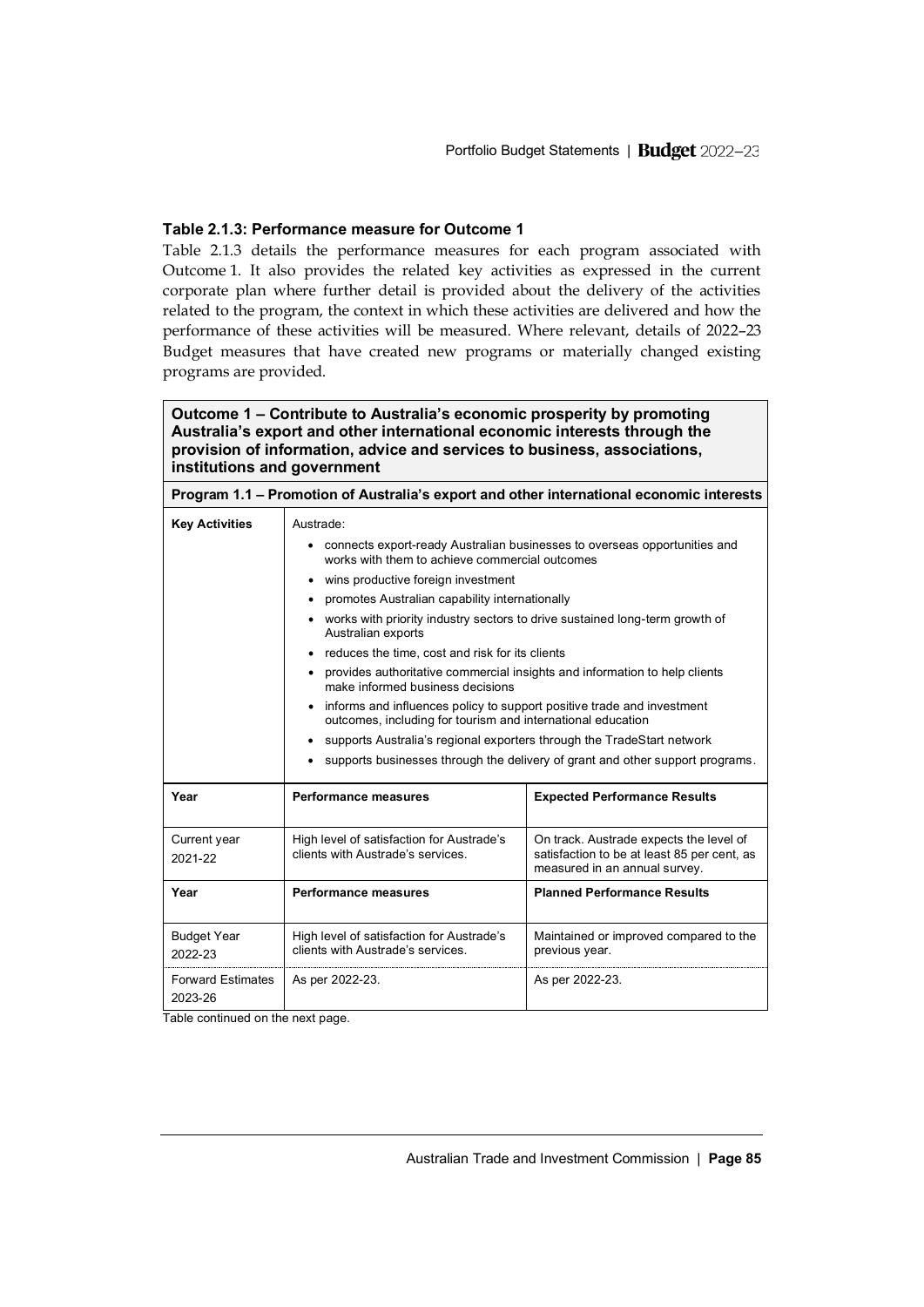| Program 1.2 – Programs to promote Australia's export and other international economic<br>interests |                                                                                                                                                                                                                                        |                                                                                                                                                                            |  |  |  |  |
|----------------------------------------------------------------------------------------------------|----------------------------------------------------------------------------------------------------------------------------------------------------------------------------------------------------------------------------------------|----------------------------------------------------------------------------------------------------------------------------------------------------------------------------|--|--|--|--|
| <b>Key Activities</b>                                                                              | Austrade administers programs that support Australian businesses' engagement in<br>international business. It provides financial assistance for exporters through<br>programs like the Export Market Development Grants (EMDG) Scheme. |                                                                                                                                                                            |  |  |  |  |
| Year                                                                                               | <b>Performance measures</b>                                                                                                                                                                                                            | <b>Expected Performance Results</b>                                                                                                                                        |  |  |  |  |
| Current year<br>2021-22                                                                            | EMDG recipients report that the receipt<br>of a grant encouraged them to increase<br>their export promotion activities.                                                                                                                | On track. Austrade expects at least 70<br>per cent of EMDG recipients report that<br>receiving a grant encouraged them to<br>increase their export promotion<br>activities |  |  |  |  |
| Year                                                                                               | <b>Performance measures</b>                                                                                                                                                                                                            | <b>Planned Performance Results</b>                                                                                                                                         |  |  |  |  |
| <b>Budget Year</b><br>2022-23                                                                      | EMDG recipients report that the receipt<br>of a grant encouraged them to increase<br>their export promotion activities.                                                                                                                | Maintained or improved compared to the<br>previous year.                                                                                                                   |  |  |  |  |
| <b>Forward Estimates</b><br>2023-26                                                                | As per 2022-23.                                                                                                                                                                                                                        | As per 2022-23.                                                                                                                                                            |  |  |  |  |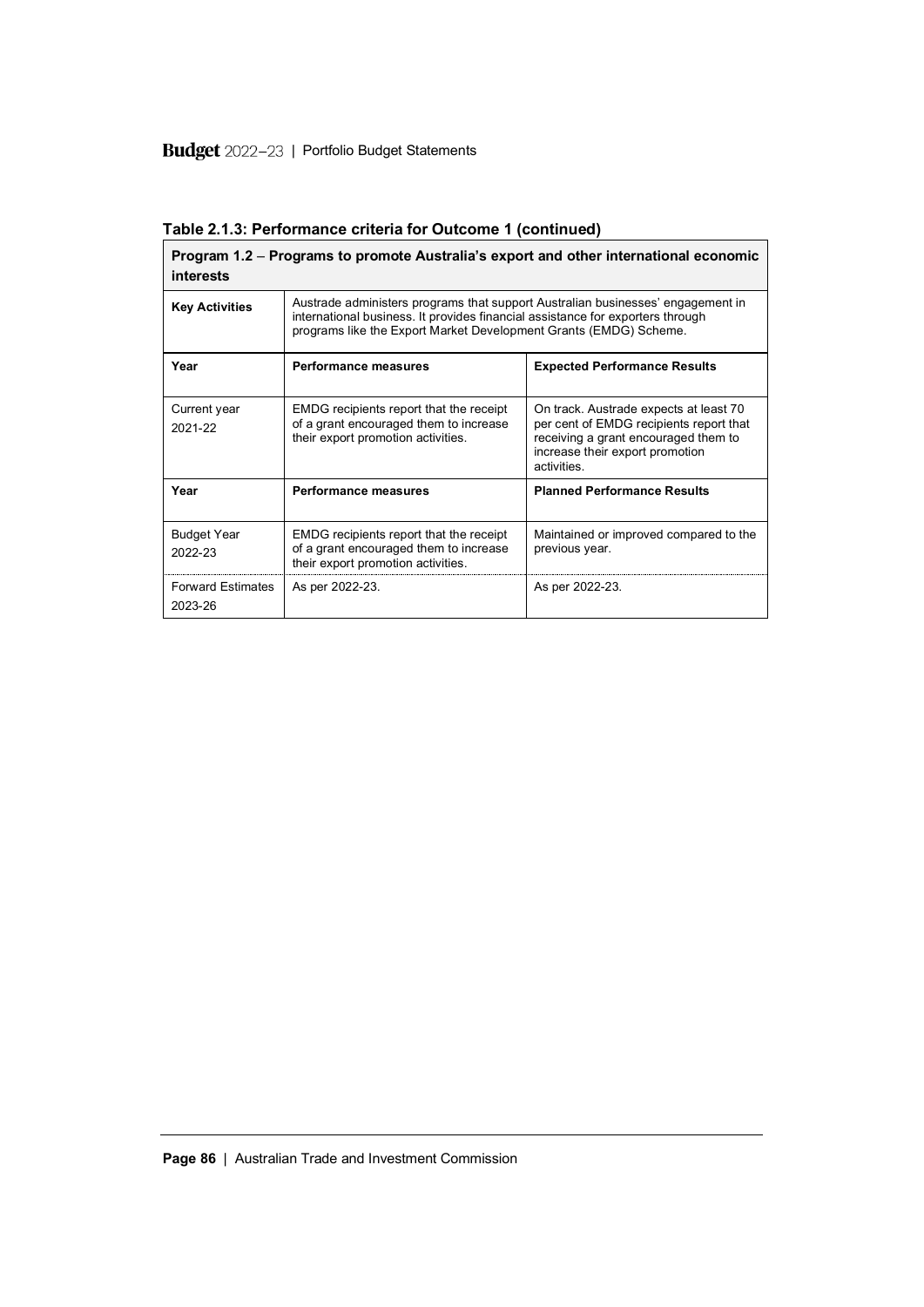# <span id="page-18-0"></span>**2.2 Budgeted expenses and performance for Outcome 2**

**Outcome 2: The protection and welfare of Australians abroad through timely and responsive consular and passport services in specific locations overseas**

# **Linked programs**

# **Department of Foreign Affairs and Trade**

# **Programs**

- Program 2.1 Consular Services
- Program 2.2 Passport Services
- Program 3.1 Foreign Affairs and Trade Security and IT
- Program 3.2 Overseas Property

# **Contribution to Outcome 2 made by linked programs**

Austrade delivers consular and passport services on behalf of the Australian Government in locations where DFAT does not have a presence. Where an Austrade office is located within a DFAT-managed mission or post, DFAT is responsible for the safety and security of that Austrade presence.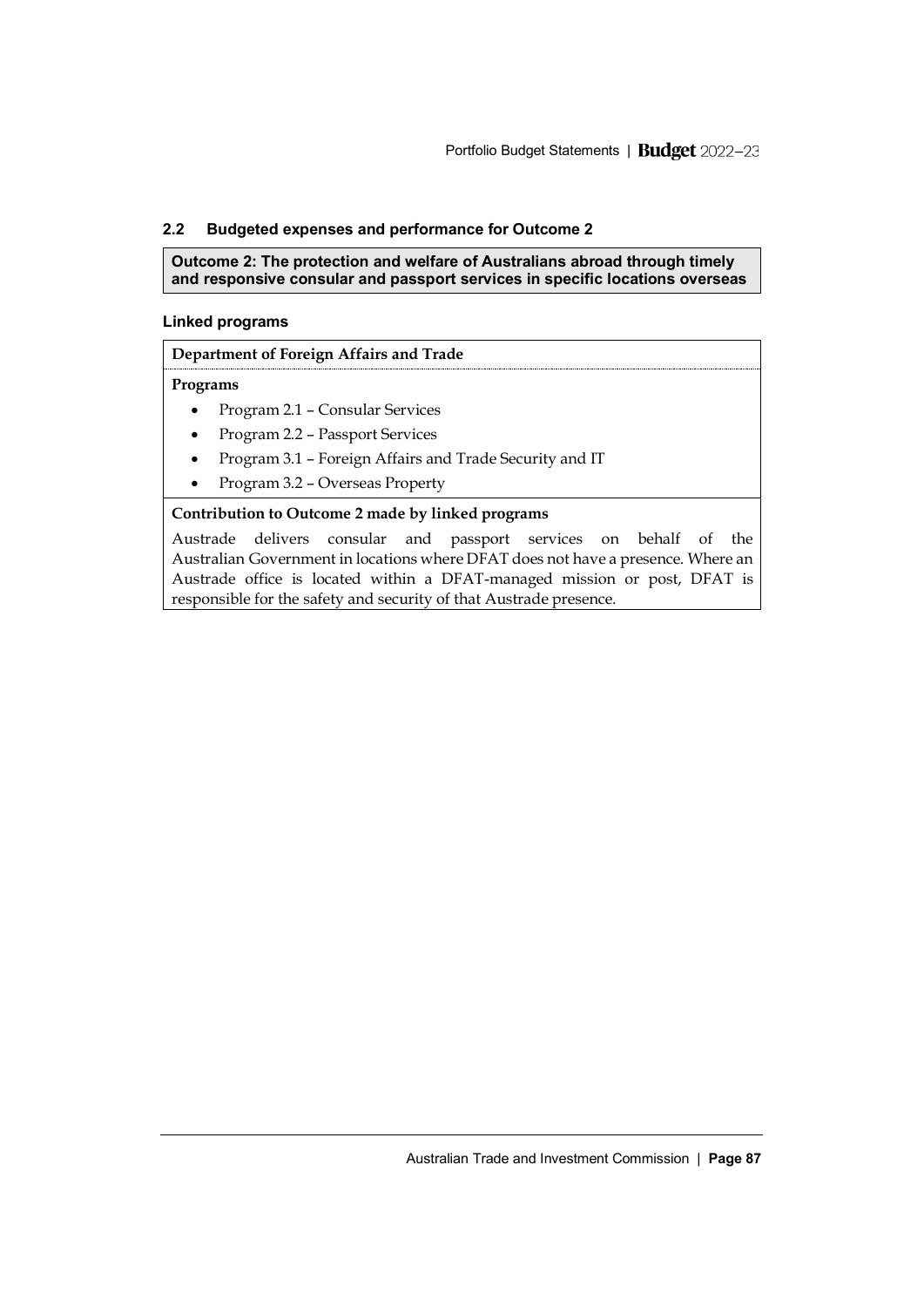# **Budgeted expenses for Outcome 2**

This table shows how much the entity intends to spend (on an accrual basis) on achieving the outcome, broken down by program, as well as by Administered and Departmental funding sources.

| Outcome 2: The protection and welfare of Australians abroad through timely and<br>responsive consular and passport services in specific locations overseas |         |          |          |          |  |  |  |
|------------------------------------------------------------------------------------------------------------------------------------------------------------|---------|----------|----------|----------|--|--|--|
| 2021-22                                                                                                                                                    | 2022-23 | 2023-24  | 2024-25  | 2025-26  |  |  |  |
| Estimated                                                                                                                                                  | Budget  | Forw ard | Forw ard | Forw ard |  |  |  |
| actual                                                                                                                                                     |         | estimate | estimate | estimate |  |  |  |
| \$'000                                                                                                                                                     | \$'000  | \$'000   | \$'000   | \$'000   |  |  |  |
|                                                                                                                                                            |         |          |          |          |  |  |  |
|                                                                                                                                                            |         |          |          |          |  |  |  |
| 10.315                                                                                                                                                     | 10.440  | 10.580   | 10.726   | 10.883   |  |  |  |
| 1.000                                                                                                                                                      | 1.000   | 1.000    | 1.000    | 1,000    |  |  |  |
| 11.315                                                                                                                                                     | 11,440  | 11,580   | 11,726   | 11,883   |  |  |  |
| 11,315                                                                                                                                                     | 11,440  | 11,580   | 11,726   | 11,883   |  |  |  |
| Outcome 2 Totals by appropriation type                                                                                                                     |         |          |          |          |  |  |  |
|                                                                                                                                                            |         |          |          |          |  |  |  |
| 10.315                                                                                                                                                     | 10.440  | 10.580   | 10.726   | 10.883   |  |  |  |
| 1.000                                                                                                                                                      | 1.000   | 1.000    | 1.000    | 1,000    |  |  |  |
| 11,315                                                                                                                                                     | 11,440  | 11,580   | 11,726   | 11,883   |  |  |  |
| 11.315                                                                                                                                                     | 11.440  | 11,580   | 11.726   | 11,883   |  |  |  |
|                                                                                                                                                            | 2022-23 |          |          |          |  |  |  |
| 36                                                                                                                                                         | 36      |          |          |          |  |  |  |
|                                                                                                                                                            | 2021-22 |          |          |          |  |  |  |

**Table 2.2.1: Budgeted expenses for Outcome 2**

(a) Estimated expenses incurred in relation to receipts retained under section 74 of the PGPA Act. Note: Departmental appropriation splits and totals are indicative estimates and may change in the course of the budget year as government priorities change.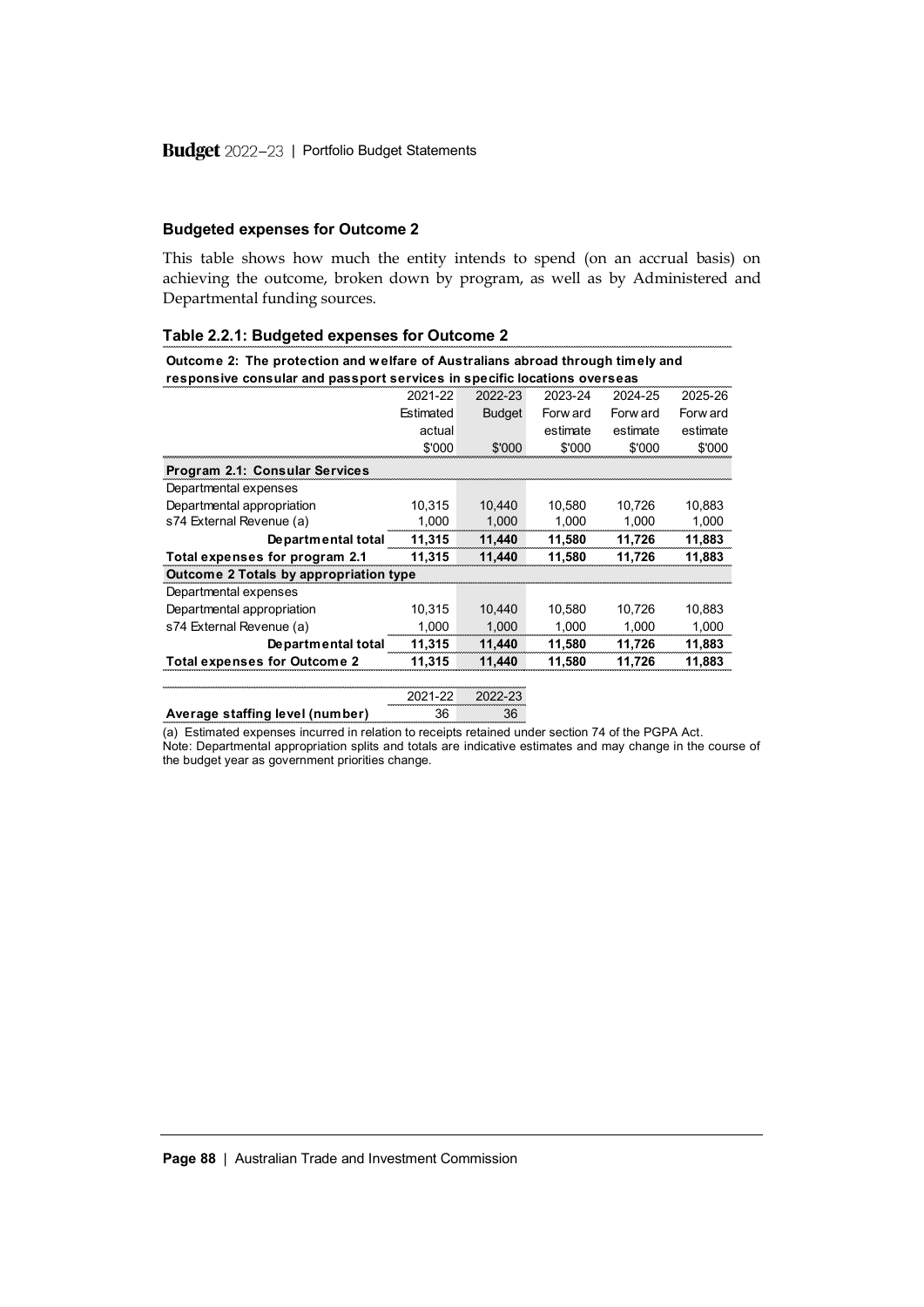# **Table 2.2.3: Performance measure for Outcome 2**

Table 2.2.3 details the performance measures for each program associated with Outcome 2. It also provides the related key activities as expressed in the current corporate plan where further detail is provided about the delivery of the activities related to the program, the context in which these activities are delivered and how the performance of these activities will be measured. Where relevant, details of 2022–23 Budget measures that have created new programs or materially changed existing programs are provided.

|                                     | Outcome 2 – The protection and welfare of Australians abroad through timely<br>and responsive consular and passport services in specific locations overseas                                                                                                                                                                                                                           |                                                                                                                                                                        |  |  |  |  |
|-------------------------------------|---------------------------------------------------------------------------------------------------------------------------------------------------------------------------------------------------------------------------------------------------------------------------------------------------------------------------------------------------------------------------------------|------------------------------------------------------------------------------------------------------------------------------------------------------------------------|--|--|--|--|
|                                     | Program 2.1 – Consular and Passport Services                                                                                                                                                                                                                                                                                                                                          |                                                                                                                                                                        |  |  |  |  |
| <b>Key Activities</b>               | In overseas locations where Austrade has designated consular management<br>responsibilities, Austrade will continue to place a high priority on helping Australians<br>through the delivery of effective consular services, efficient passport services and<br>practical contingency planning, in accordance with DFAT's Consular Services and<br>Passports Client Services charters. |                                                                                                                                                                        |  |  |  |  |
| Year                                | Performance measures                                                                                                                                                                                                                                                                                                                                                                  | <b>Expected Performance Results</b>                                                                                                                                    |  |  |  |  |
| Current year<br>2021-22             | Effective delivery of consular and<br>passport services to Australians<br>overseas                                                                                                                                                                                                                                                                                                    | On track. Austrade expects that at least<br>97 per cent of routine passport<br>applications are processed accurately as<br>per Australian Passport Office<br>benchmark |  |  |  |  |
| Year                                | Performance measures                                                                                                                                                                                                                                                                                                                                                                  | <b>Planned Performance Results</b>                                                                                                                                     |  |  |  |  |
| <b>Budget Year</b><br>2022-23       | Effective delivery of consular and<br>passport services to Australians<br>overseas.                                                                                                                                                                                                                                                                                                   | Maintained or improved compared to the<br>previous year.                                                                                                               |  |  |  |  |
| <b>Forward Estimates</b><br>2023-26 | As per 2022-23.                                                                                                                                                                                                                                                                                                                                                                       | As per 2022-23.                                                                                                                                                        |  |  |  |  |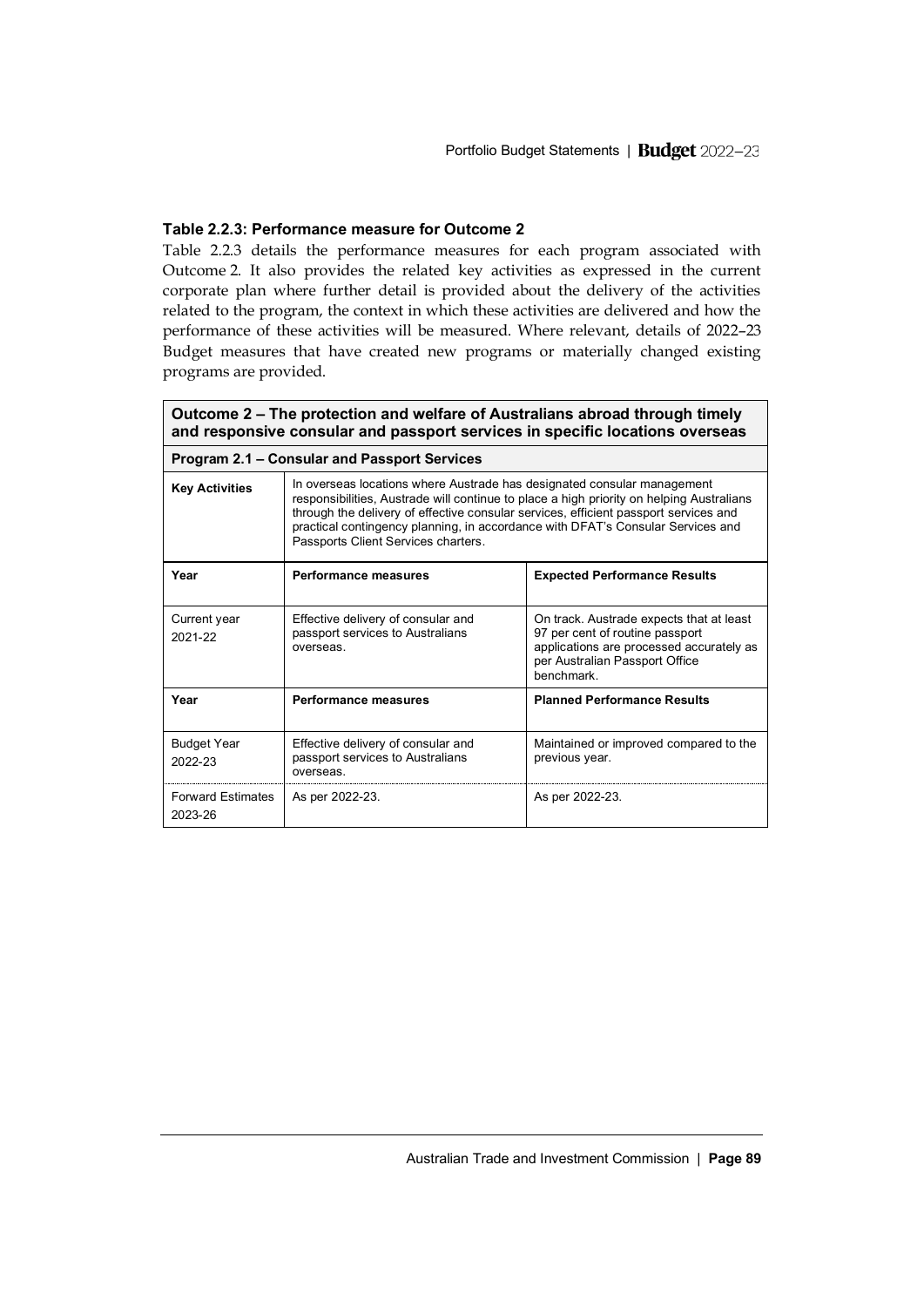# <span id="page-21-0"></span>**Section 3: Budgeted financial statements**

Section 3 presents budgeted financial statements which provide a comprehensive snapshot of entity finances for the 2022–23 Budget year, including the impact of Budget measures and resourcing on financial statements.

# <span id="page-21-1"></span>**3.1 Budgeted financial statements**

# **3.1.1 Differences between entity resourcing and financial statements**

There has been no difference between the resource information presented in the Budget Papers and in Austrade's Portfolio Budget Statements.

# **3.1.2 Explanatory notes and analysis of budgeted financial statements**

An analysis of Austrade's budgeted financial statements, as reflected in the departmental financial statements and administered schedules, is provided below.

# **Departmental financial statements**

The departmental financial statements represent the assets, liabilities, revenues and expenses which are controlled by Austrade. Departmental expenses include employee and supplier expenses and other administrative costs which are incurred by Austrade in undertaking its operations.

# **Budgeted departmental comprehensive income statement**

This statement provides estimated actual financial results for 2021–22 and the estimated revenue and expenses for 2022–23 and forward years.

Total income in 2022–23 is estimated to be \$279.8 million and includes \$22.6 million in funding for the new measures outlined in Table 1.2: Australian Trade and Investment Commission 2022–23 Budget Measures.

The recognition of expense for lease assets and payments under AASB 16 is presented in Table 3.1: Comprehensive Income Statement.

# **Budgeted departmental balance sheet**

This statement discloses the estimated end of year financial position for Austrade. Austrade's budgeted net asset position at the end of 2022–23 of \$54.9 million, an increase of \$4.8 million from the closing 2021–22 position.

# **Departmental capital budget statement**

This statement shows all planned departmental capital expenditure on non-financial assets, whether funded through capital appropriations, additional equity, borrowings, or funds from internal sources.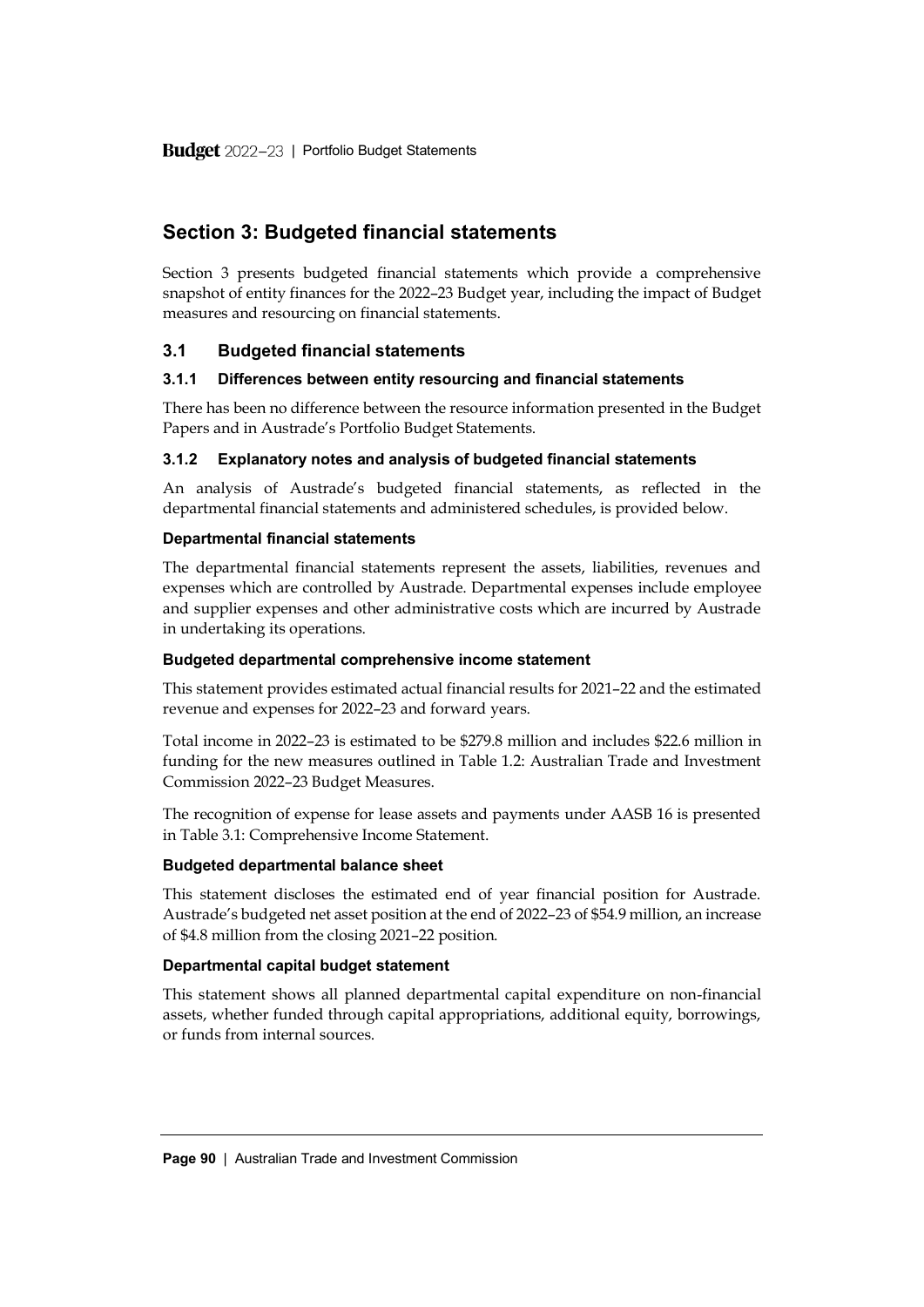### **Departmental statement of asset movements**

This statement shows budgeted acquisitions and disposals of non-financial assets during the budget year.

# **Schedule of administered activity**

Details of transactions administered by Austrade on behalf of the Government are shown in the following schedules to the financial statements.

# **Schedule of budgeted income and expenses administered on behalf of Government**

This schedule discloses revenue and expenses administered on behalf of the Government.

Administered expenses of \$206.3 million for 2022–23 relate to the International Freight Assistance Mechanism (IFAM) (\$36.9 million), Export Market Development Grants (EMDG) Scheme (\$157.9 million), National Tourism Icons Program (\$4.0 million) and Tourism Tropical North Queensland (\$7.5 million). The EMDG Scheme comprises \$150.0 million in grant expenditure and \$7.9 million in expenditure for the costs of administration on behalf of the Government.

# **Schedule of budgeted assets and liabilities administered on behalf of Government**

This schedule identifies the assets and liabilities administered on behalf of the Government.

Total administered assets and liabilities for 2022–23 are estimated at \$1.1 million and \$24.3 million respectively.

#### **Schedule of budgeted administered cash flows**

This schedule shows cash flows administered on behalf of the Government. All cash received is expected to be expended on the relevant programs.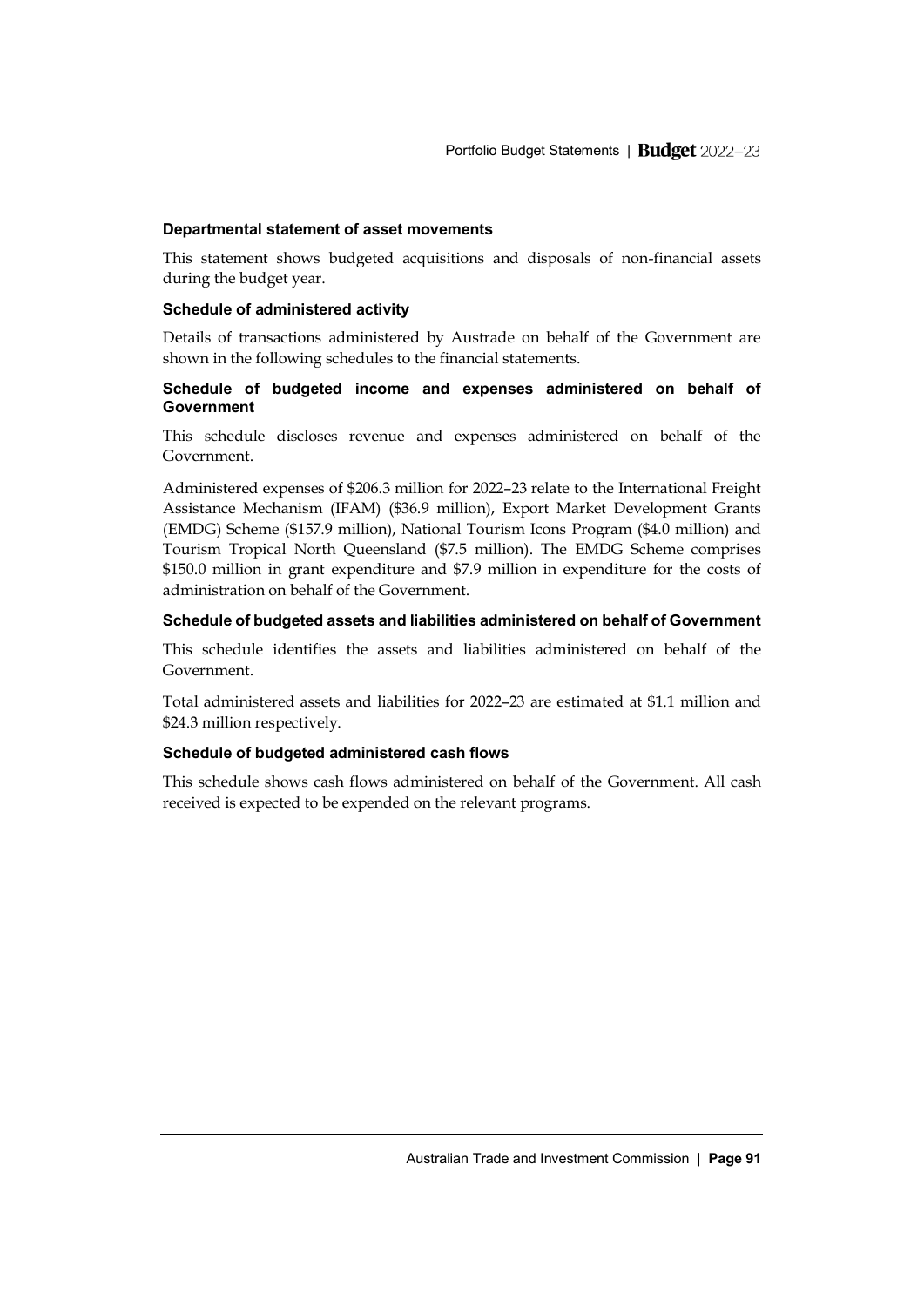# **3.2. Budgeted financial statements tables**

| Table 3.1: Comprehensive income statement (showing net cost of services) for |  |  |
|------------------------------------------------------------------------------|--|--|
| the period ended 30 June                                                     |  |  |

| the period ended 30 June              |           |               |            |            |            |
|---------------------------------------|-----------|---------------|------------|------------|------------|
|                                       | 2021-22   | 2022-23       | 2023-24    | 2024-25    | 2025-26    |
|                                       | Estimated | <b>Budget</b> | Forw ard   | Forw ard   | Forw ard   |
|                                       | actual    |               | estimate   | estimate   | estimate   |
|                                       | \$'000    | \$'000        | \$'000     | \$'000     | \$'000     |
| <b>EXPENSES</b>                       |           |               |            |            |            |
| Employee benefits                     | 178,620   | 171,429       | 155,696    | 150,305    | 147,289    |
| <b>Suppliers</b>                      | 91,602    | 87,268        | 70,239     | 64,076     | 63,220     |
| Depreciation and amortisation         | 57,446    | 35,406        | 35,815     | 36,339     | 36,999     |
| Finance costs                         | 618       | 532           | 465        | 456        | 367        |
| <b>Total expenses</b>                 | 328,286   | 294,635       | 262,215    | 251,176    | 247,875    |
| LESS:                                 |           |               |            |            |            |
| <b>OWN-SOURCE INCOME</b>              |           |               |            |            |            |
| Own-source revenue                    |           |               |            |            |            |
| Sale of goods and rendering of        |           |               |            |            |            |
| services                              | 20,500    | 21,000        | 22,000     | 24,000     | 24,000     |
| Rental income                         | 500       | 500           | 500        | 500        | 500        |
| Other revenue                         | 1,000     | 1.000         | 1,000      | 1,000      | 1,000      |
| Total own-source revenue              | 22,000    | 22,500        | 23,500     | 25,500     | 25,500     |
| Total own-source income               | 22,000    | 22,500        | 23,500     | 25,500     | 25,500     |
| Net (cost of)/contribution by         |           |               |            |            |            |
| services                              | (306,286) | (272, 135)    | (238, 715) | (225, 676) | (222, 375) |
| Revenue from Government               | 268,864   | 257,347       | 223,205    | 210,142    | 206,835    |
| Surplus/(deficit) attributable to the |           |               |            |            |            |
| <b>Australian Government</b>          | (37, 422) | (14, 788)     | (15, 510)  | (15, 534)  | (15, 540)  |
| Total comprehensive income/(loss)     |           |               |            |            |            |
| attributable to the Australian        |           |               |            |            |            |
| Government                            | (37, 422) | (14, 788)     | (15, 510)  | (15, 534)  | (15, 540)  |
| Tahla continuad on tha navt naga      |           |               |            |            |            |

Table continued on the next page.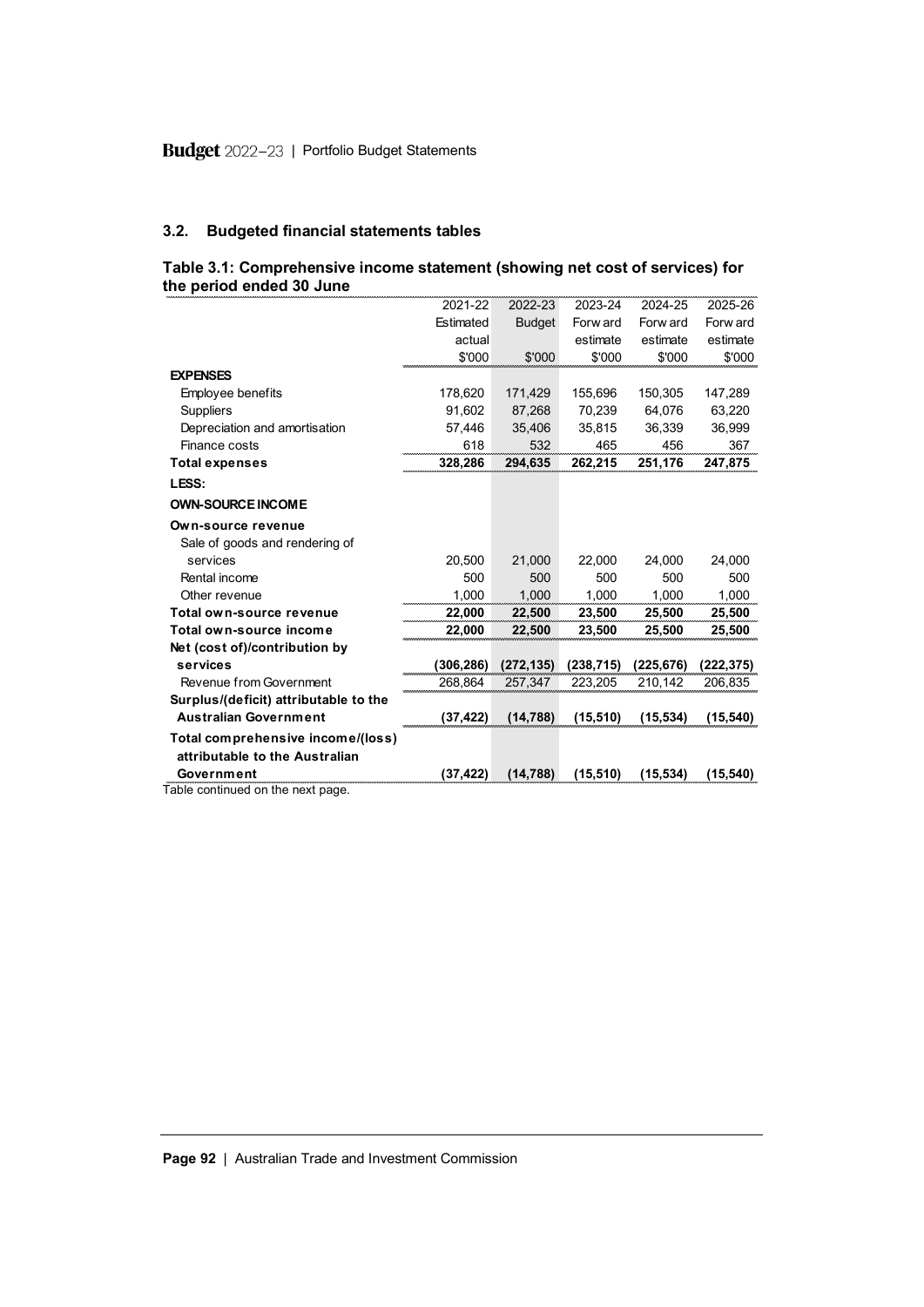# **Table 3.1: Comprehensive income statement (showing net cost of services) for the period ended 30 June (continued)**

| Note: Impact of net cash appropriation arrangements |           |               |           |           |           |
|-----------------------------------------------------|-----------|---------------|-----------|-----------|-----------|
|                                                     | 2021-22   | 2022-23       | 2023-24   | 2024-25   | 2025-26   |
|                                                     | Estimated | <b>Budget</b> | Forw ard  | Forw ard  | Forw ard  |
|                                                     | actual    |               | estimate  | estimate  | estimate  |
|                                                     | \$'000    | \$'000        | \$'000    | \$'000    | \$'000    |
| Total comprehensive income/(loss)                   |           |               |           |           |           |
| - as per statement of                               |           |               |           |           |           |
| <b>Comprehensive Income</b>                         | (37, 422) | (14, 788)     | (15, 510) | (15, 534) | (15, 540) |
| plus: depreciation/amortisation of                  |           |               |           |           |           |
| assets funded through appropriations                |           |               |           |           |           |
| (departmental capital budget funding                |           |               |           |           |           |
| and/or equity injections) (a)                       | 36.900    | 15.000        | 15.000    | 15.000    | 15.000    |
| plus: depreciation/amortisation                     |           |               |           |           |           |
| expenses for ROU assets (b)                         | 20,546    | 20.406        | 20,815    | 21,339    | 21,999    |
| less: principal repayments on leased                |           |               |           |           |           |
| assets (b)                                          | 20,024    | 20.618        | 20.305    | 20.805    | 21,459    |
| Net Cash Operating Surplus/                         |           |               |           |           |           |
| (Deficit)                                           |           |               |           |           |           |
| arad an Australian Assaunting Ctandards hasis       |           |               |           |           |           |

### **Note: Impact of net cash appropriation arrangements**

Prepared on Australian Accounting Standards basis.

(a) From 2010-11, the Government introduced net cash appropriation arrangements where Bill 1 revenue appropriations for the depreciation/amortisation expenses of non-corporate Commonwealth entities (and select corporate Commonwealth entities) were replaced with a separate capital budget (the Departmental Capital Budget, or DCB) provided through Bill 1 equity appropriations. For information regarding DCBs, please refer to Table 3.5 Departmental Capital Budget Statement.

(b) Applies leases under AASB 16 Leases.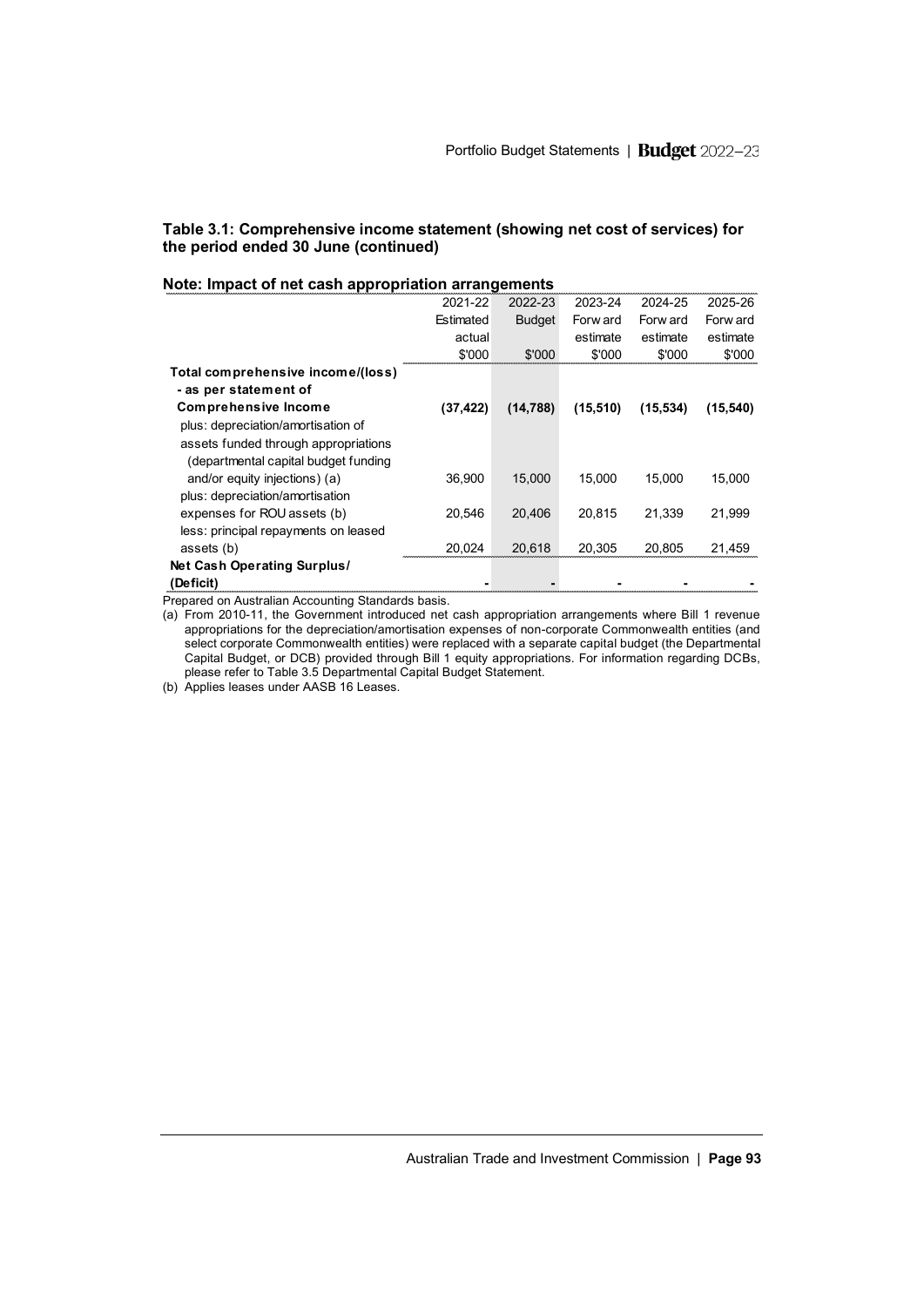| Table 3.2: Budgeted departmental balance sheet (as at 30 June) |            |               |            |            |           |
|----------------------------------------------------------------|------------|---------------|------------|------------|-----------|
|                                                                | 2021-22    | 2022-23       | 2023-24    | 2024-25    | 2025-26   |
|                                                                | Estimated  | <b>Budget</b> | Forw ard   | Forw ard   | Forw ard  |
|                                                                | actual     |               | estimate   | estimate   | estimate  |
|                                                                | \$'000     | \$'000        | \$'000     | \$'000     | \$'000    |
| <b>ASSETS</b>                                                  |            |               |            |            |           |
| <b>Financial assets</b>                                        |            |               |            |            |           |
| Cash and cash equivalents                                      | 4,595      | 9,116         | 9,116      | 9,116      | 9,116     |
| Trade and other receivables                                    | 63,368     | 58,847        | 58,847     | 58,847     | 58,847    |
| <b>Total financial assets</b>                                  | 67,963     | 67,963        | 67,963     | 67,963     | 67,963    |
| <b>Non-financial assets</b>                                    |            |               |            |            |           |
| Land and buildings                                             | 81,485     | 74,106        | 77,750     | 66,800     | 67,777    |
| Property, plant and equipment                                  | 6,697      | 5,675         | 4,803      | 3,081      | 1,309     |
| Intangibles                                                    | 32,034     | 37,152        | 38,439     | 40,091     | 41,162    |
| Other non-financial assets                                     | 3,573      | 3,573         | 3,573      | 3,573      | 3,573     |
| <b>Total non-financial assets</b>                              | 123,789    | 120,506       | 124,565    | 113,545    | 113,821   |
| Total assets                                                   | 191,752    | 188,469       | 192,528    | 181,508    | 181,784   |
| <b>LIABILITIES</b>                                             |            |               |            |            |           |
| <b>Payables</b>                                                |            |               |            |            |           |
| <b>Suppliers</b>                                               | 18,327     | 18,327        | 18,327     | 18,327     | 18,327    |
| Other payables                                                 | 10,584     | 10,584        | 10,584     | 10,584     | 10,584    |
| <b>Total payables</b>                                          | 28,911     | 28,911        | 28,911     | 28,911     | 28,911    |
| <b>Interest bearing liabilities</b>                            |            |               |            |            |           |
| Leases                                                         | 66,220     | 58,117        | 62,050     | 52,183     | 53,682    |
| <b>Total interest bearing liabilities</b>                      | 66,220     | 58,117        | 62,050     | 52,183     | 53,682    |
| <b>Provisions</b>                                              |            |               |            |            |           |
| Employee provisions                                            | 43,566     | 43,566        | 43,566     | 43,566     | 43,566    |
| Other provisions                                               | 2,947      | 2,947         | 2,947      | 2,947      | 2,947     |
| <b>Total provisions</b>                                        | 46,513     | 46,513        | 46,513     | 46,513     | 46,513    |
| <b>Total liabilities</b>                                       | 141,644    | 133,541       | 137,474    | 127,607    | 129,106   |
| Net assets                                                     | 50,108     | 54,928        | 55,054     | 53,901     | 52,678    |
| EQUITY*                                                        |            |               |            |            |           |
| <b>Parent entity interest</b>                                  |            |               |            |            |           |
| Contributed equity                                             | 187,512    | 207,120       | 222,756    | 237,137    | 251,454   |
| <b>Reserves</b>                                                | 40,293     | 40,293        | 40,293     | 40,293     | 40,293    |
| Retained surplus (accumulated                                  |            |               |            |            |           |
| deficit)                                                       | (177, 697) | (192, 485)    | (207, 995) | (223, 529) | (239,069) |
| <b>Total parent entity interest</b>                            | 50,108     | 54,928        | 55,054     | 53,901     | 52,678    |
| <b>Total equity</b>                                            | 50,108     | 54,928        | 55,054     | 53,901     | 52,678    |

\*'Equity' is the residual interest in assets after deduction of liabilities.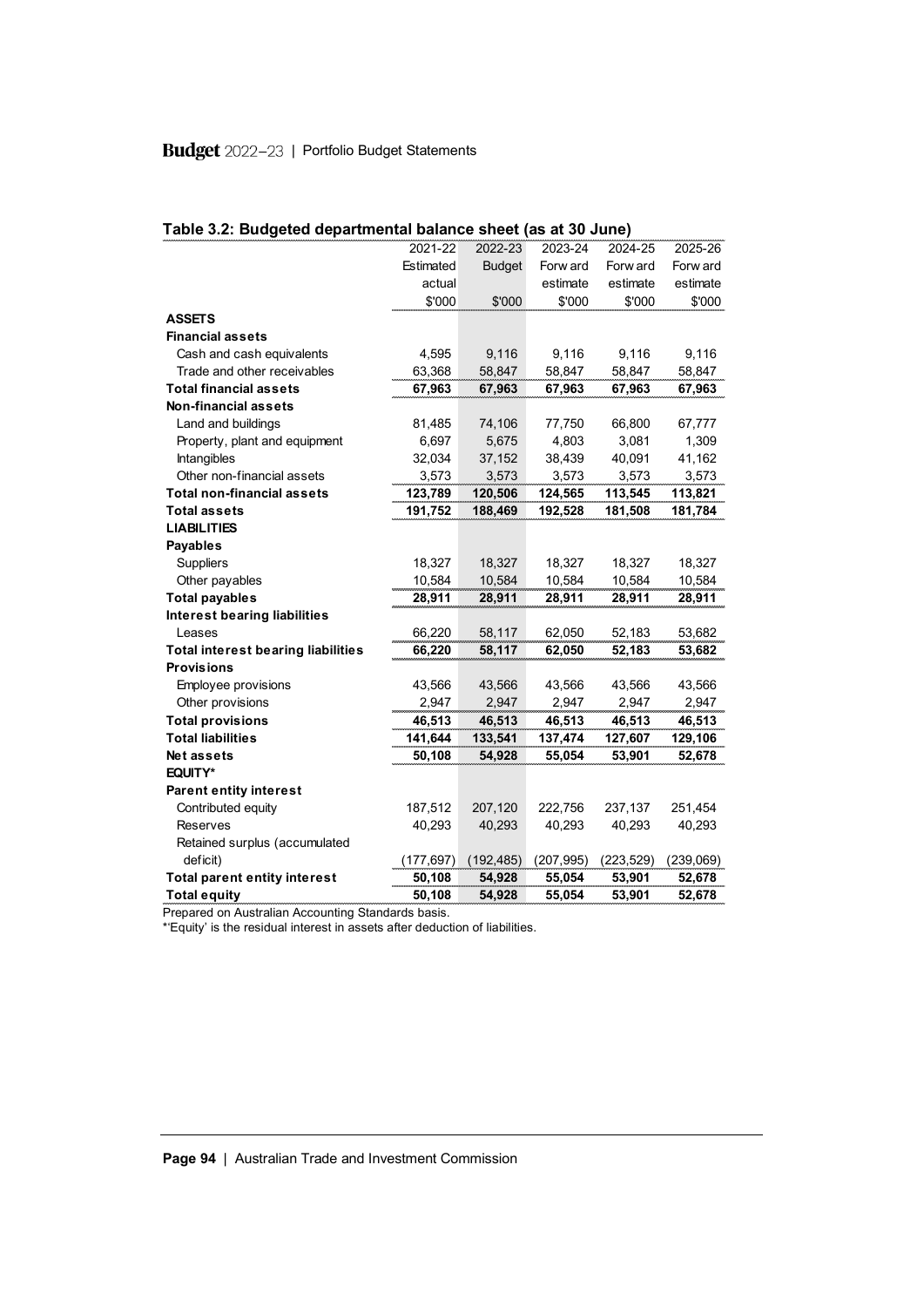|  | Table 3.3: Departmental statement of changes in equity - summary of |  |  |
|--|---------------------------------------------------------------------|--|--|
|  | movement (Budget year 2022-23)                                      |  |  |

|                                   | Retained   | Asset       | Contributed | Total     |
|-----------------------------------|------------|-------------|-------------|-----------|
|                                   | earnings   | revaluation | equity/     | equity    |
|                                   |            | reserve     | capital     |           |
|                                   | \$'000     | \$'000      | \$'000      | \$'000    |
| Opening balance as at 1 July 2022 |            |             |             |           |
| Balance carried forw ard from     |            |             |             |           |
| previous period                   | (177, 697) | 40,293      | 187,512     | 50,108    |
| <b>Adjusted opening balance</b>   | (177,697)  | 40,293      | 187,512     | 50,108    |
| <b>Comprehensive income</b>       |            |             |             |           |
| Surplus/(deficit) for the period  | (14,788)   |             |             | (14, 788) |
| Total comprehensive income        | (14,788)   |             |             | (14, 788) |
| of which:                         |            |             |             |           |
| Attributable to the Australian    |            |             |             |           |
| Government                        | (14,788)   |             |             | (14, 788) |
| <b>Contributions by owners</b>    |            |             |             |           |
| Equity injection - Appropriation  |            |             | 4,504       | 4,504     |
| Departmental Capital Budget (DCB) |            |             | 15,104      | 15,104    |
| Sub-total transactions with       |            |             |             |           |
| owners                            |            |             | 19,608      | 19,608    |
| Estimated closing balance as at   |            |             |             |           |
| 30 June 2023                      | (192, 485) | 40,293      | 207,120     | 54,928    |
| Closing balance attributable to   |            |             |             |           |
| the Australian Government         | (192, 485) | 40,293      | 207,120     | 54,928    |
|                                   |            |             |             |           |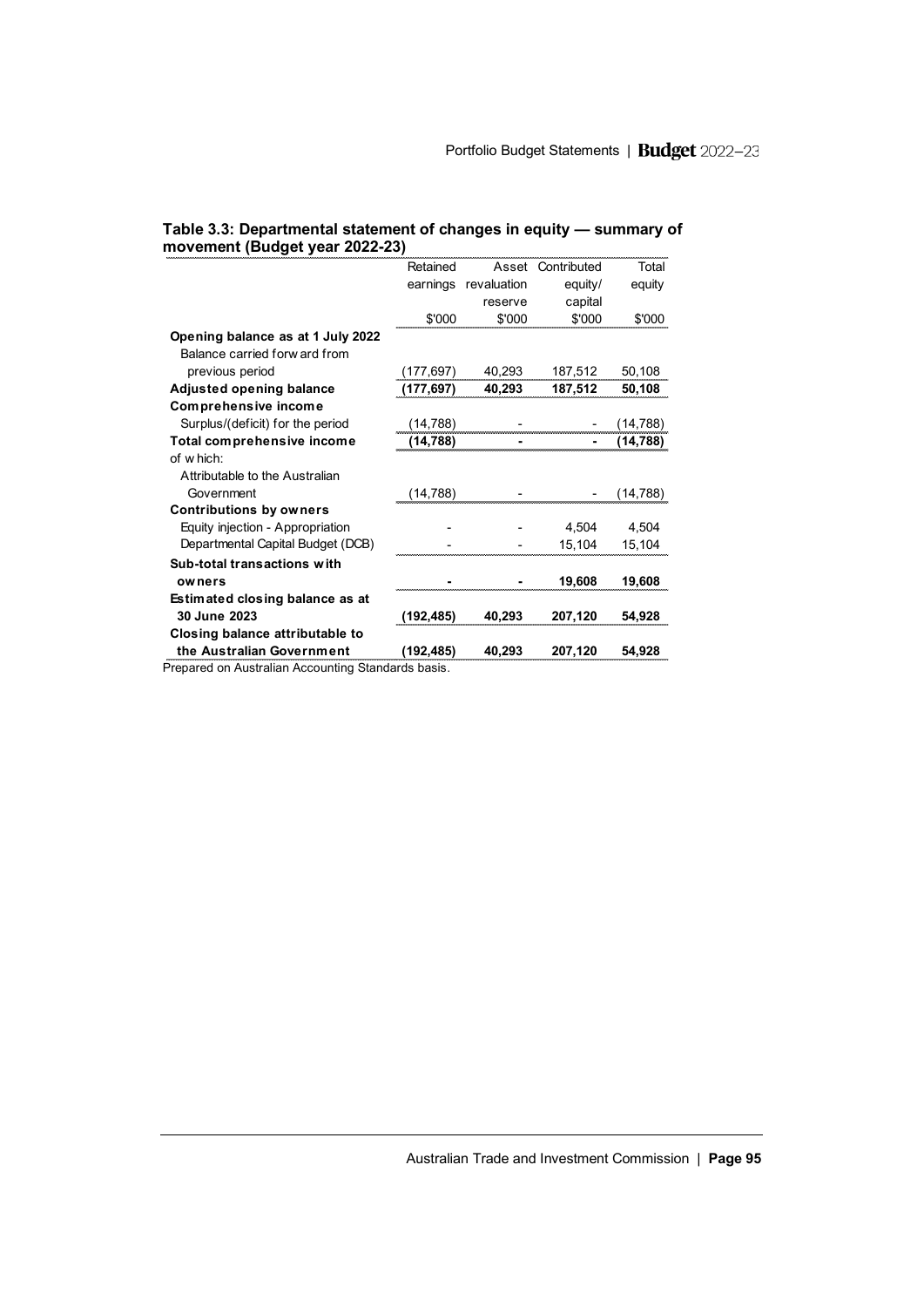| 30 June)                              |           |               |           |           |           |
|---------------------------------------|-----------|---------------|-----------|-----------|-----------|
|                                       | 2021-22   | 2022-23       | 2023-24   | 2024-25   | 2025-26   |
|                                       | Estimated | <b>Budget</b> | Forw ard  | Forw ard  | Forw ard  |
|                                       | actual    |               | estimate  | estimate  | estimate  |
|                                       | \$'000    | \$'000        | \$'000    | \$'000    | \$'000    |
| <b>OPERATING ACTIVITIES</b>           |           |               |           |           |           |
| Cash received                         |           |               |           |           |           |
| Appropriations                        | 267,372   | 261,868       | 223,205   | 210,142   | 206,835   |
| Sale of goods and rendering of        |           |               |           |           |           |
| services                              | 21,000    | 21,500        | 22,500    | 24,500    | 24,500    |
| Other                                 | 1,000     | 1,000         | 1,000     | 1,000     | 1,000     |
| Total cash received                   | 289,372   | 284,368       | 246,705   | 235,642   | 232,335   |
| Cash used                             |           |               |           |           |           |
| Employees                             | 178,620   | 171,429       | 155,696   | 150,305   | 147,289   |
| <b>Suppliers</b>                      | 91,602    | 87,268        | 70,239    | 64,076    | 63,220    |
| Interest payments on lease liability  | 618       | 532           | 465       | 456       | 367       |
| <b>Total cash used</b>                | 270,840   | 259,229       | 226,400   | 214,837   | 210,876   |
| Net cash from/(used by)               |           |               |           |           |           |
| operating activities                  | 18,532    | 25,139        | 20,305    | 20,805    | 21,459    |
| <b>INVESTING ACTIVITIES</b>           |           |               |           |           |           |
| Cash used                             |           |               |           |           |           |
| Purchase of property, plant and       |           |               |           |           |           |
| equipment and intangibles             | 21,040    | 19,608        | 15,636    | 14,381    | 14,317    |
| Total cash used                       | 21,040    | 19,608        | 15,636    | 14,381    | 14,317    |
| Net cash from/(used by)               |           |               |           |           |           |
| investing activities                  | (21, 040) | (19,608)      | (15, 636) | (14, 381) | (14, 317) |
| <b>FINANCING ACTIVITIES</b>           |           |               |           |           |           |
| Cash received                         |           |               |           |           |           |
| Contributed equity                    | 18,577    | 19,608        | 15,636    | 14,381    | 14,317    |
| Total cash received                   | 18,577    | 19,608        | 15,636    | 14,381    | 14,317    |
| Cash used                             |           |               |           |           |           |
| Principal payments on lease liability | 20,024    | 20,618        | 20,305    | 20,805    | 21,459    |
| Total cash used                       | 20,024    | 20,618        | 20,305    | 20,805    | 21,459    |
| Net cash from/(used by)               |           |               |           |           |           |
| financing activities                  | (1, 447)  | (1,010)       | (4,669)   | (6, 424)  | (7, 142)  |
| Net increase/(decrease) in cash       |           |               |           |           |           |
| held                                  | (3,955)   | 4,521         |           |           |           |
| Cash and cash equivalents at the      |           |               |           |           |           |
| beginning of the reporting period     | 8,550     | 4,595         | 9,116     | 9,116     | 9,116     |
| Cash and cash equivalents at          |           |               |           |           |           |
| the end of the reporting period       | 4,595     | 9,116         | 9,116     | 9,116     | 9,116     |

|          | Table 3.4: Budgeted departmental statement of cash flows (for the period ended |  |  |  |
|----------|--------------------------------------------------------------------------------|--|--|--|
| 30 June) |                                                                                |  |  |  |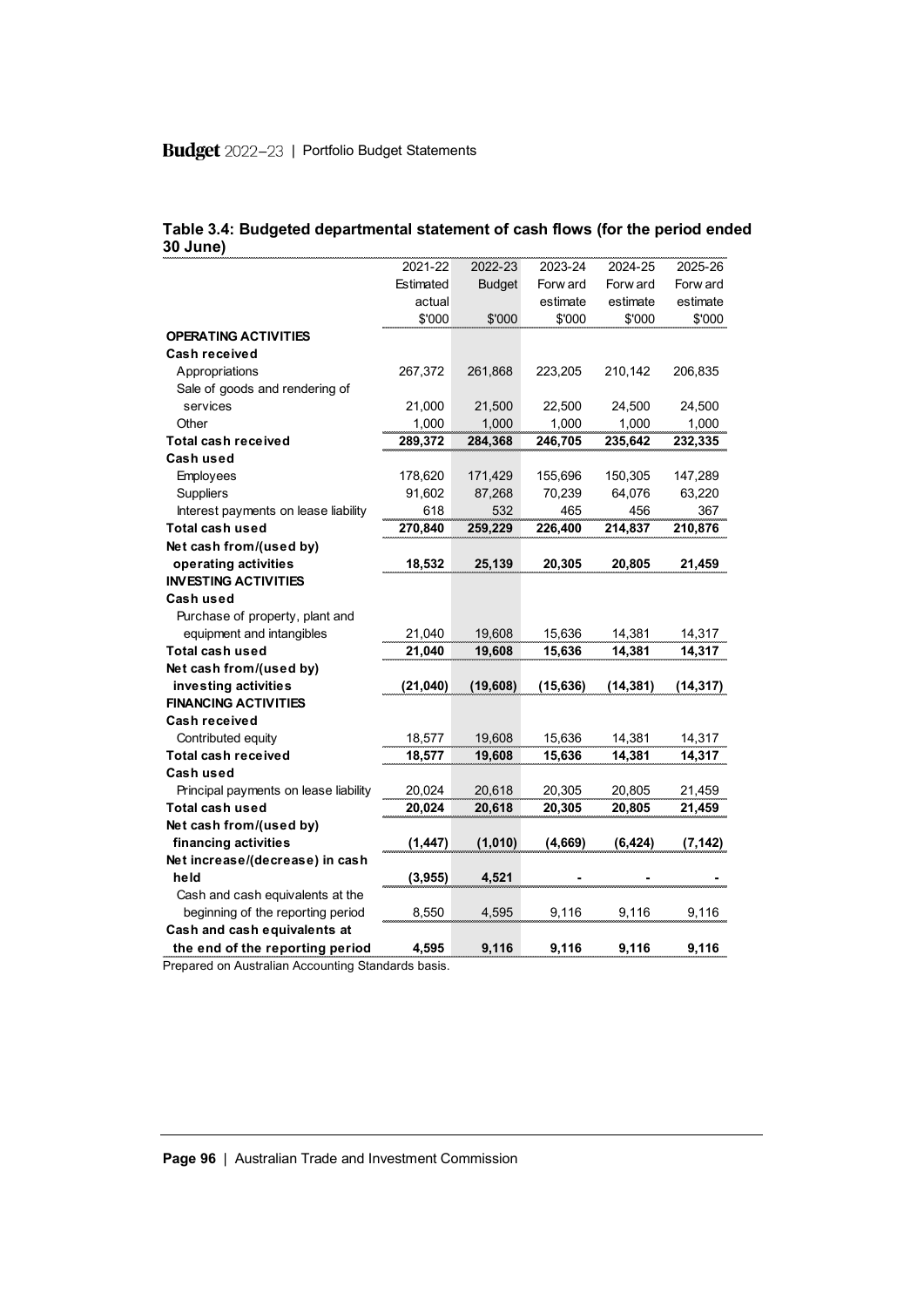| Table 3.5: Departmental capital budget statement (for the period ended 30 June) |           |               |          |          |          |
|---------------------------------------------------------------------------------|-----------|---------------|----------|----------|----------|
|                                                                                 | 2021-22   | 2022-23       | 2023-24  | 2024-25  | 2025-26  |
|                                                                                 | Estimated | <b>Budget</b> | Forw ard | Forw ard | Forw ard |
|                                                                                 | actual    |               | estimate | estimate | estimate |
|                                                                                 | \$'000    | \$'000        | \$'000   | \$'000   | \$'000   |
| <b>NEW CAPITAL APPROPRIATIONS</b>                                               |           |               |          |          |          |
| Capital budget - Bill 1 (DCB)                                                   | 13,957    | 15,104        | 15,202   | 14,230   | 14,299   |
| Equity injections - Bill 2                                                      | 4,620     | 4,504         | 434      | 151      | 18       |
| Total new capital appropriations                                                | 18,577    | 19,608        | 15,636   | 14,381   | 14,317   |
| <b>Provided for:</b>                                                            |           |               |          |          |          |
| Purchase of non-financial assets                                                | 18,577    | 19,608        | 15,636   | 14,381   | 14,317   |
| <b>Total items</b>                                                              | 18,577    | 19,608        | 15,636   | 14,381   | 14,317   |
| <b>PURCHASE OF NON-FINANCIAL</b>                                                |           |               |          |          |          |
| <b>ASSETS</b>                                                                   |           |               |          |          |          |
| Funded by capital appropriations (a)                                            | 7,083     | 4,504         | 434      | 151      | 18       |
| Funded by capital appropriation -                                               |           |               |          |          |          |
| DCB(b)                                                                          | 13,957    | 15,104        | 15,202   | 14,230   | 14,299   |
| <b>TOTAL</b>                                                                    | 21,040    | 19,608        | 15,636   | 14,381   | 14,317   |
| <b>RECONCILIATION OF CASH USED</b>                                              |           |               |          |          |          |
| TO ACQUIRE ASSETS TO ASSET                                                      |           |               |          |          |          |
| <b>MOVEMENT TABLE</b>                                                           |           |               |          |          |          |
| Total purchases                                                                 | 21,040    | 19,608        | 15,636   | 14,381   | 14,317   |
| Total cash used to acquire assets                                               | 21,040    | 19,608        | 15,636   | 14,381   | 14,317   |

(a) Includes both current Bill 2 and prior Act 2/4/6 appropriations.

(b) Does not include annual finance lease costs. Includes purchases from current and previous years' Departmental capital budgets (DCBs).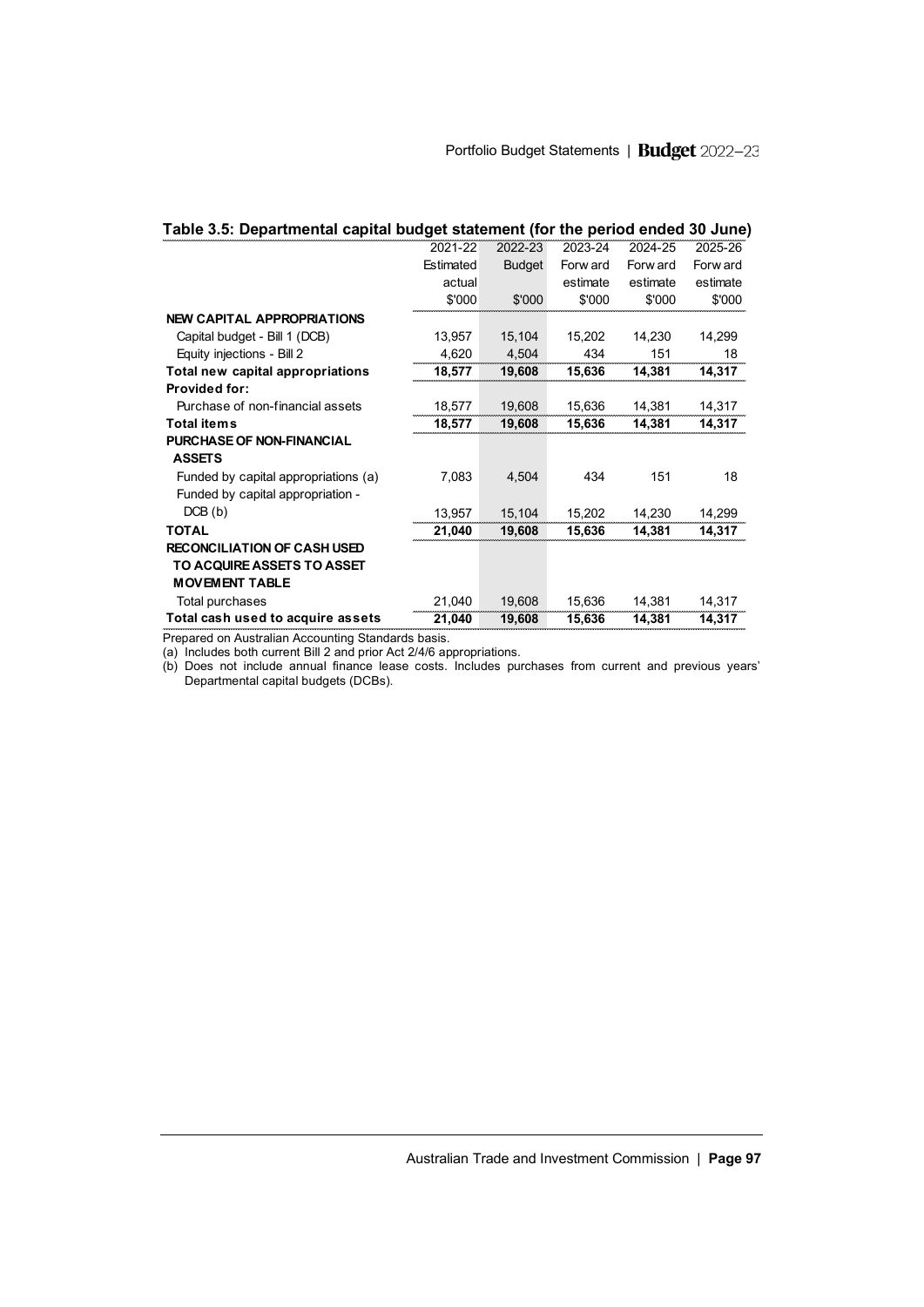| Table 3.6: Statement of departmental asset movements (Budget year 2022-23) |                  |           |             | Total      |
|----------------------------------------------------------------------------|------------------|-----------|-------------|------------|
|                                                                            | <b>Buildings</b> | Other     | Computer    |            |
|                                                                            |                  | property, | softw are   |            |
|                                                                            |                  | plant and | and         |            |
|                                                                            |                  | equipment | intangibles |            |
|                                                                            | \$'000           | \$'000    | \$'000      | \$'000     |
| As at 1 July 2022                                                          |                  |           |             |            |
| Gross book value                                                           | 24,560           | 13,856    | 134,953     | 173,369    |
| Gross book value - ROU assets                                              | 131,213          |           |             | 131,213    |
| Accumulated depreciation/                                                  |                  |           |             |            |
| amortisation and impairment                                                | (5, 525)         | (7, 159)  | (102, 919)  | (115,603)  |
| Accumulated depreciation/amortisation                                      |                  |           |             |            |
| and impairment - ROU assets                                                | (68, 763)        |           |             | (68, 763)  |
| Opening net book balance                                                   | 81,485           | 6,697     | 32,034      | 120,216    |
| <b>Capital asset additions</b>                                             |                  |           |             |            |
| Estimated expenditure on new                                               |                  |           |             |            |
| or replacement assets                                                      |                  |           |             |            |
| By purchase - appropriation equity (a)                                     | 12               |           | 4,492       | 4,504      |
| By purchase - appropriation                                                |                  |           |             |            |
| ordinary annual services (b)                                               | 3,500            | 278       | 11,326      | 15,104     |
| By purchase - other - ROU assets                                           | 12,515           |           |             | 12,515     |
| <b>Total additions</b>                                                     | 16,027           | 278       | 15,818      | 32,123     |
| Other movements                                                            |                  |           |             |            |
| Depreciation/amortisation expense                                          | (3,000)          | (1,300)   | (10, 700)   | (15,000)   |
| Depreciation/amortisation on                                               |                  |           |             |            |
| <b>ROU</b> assets                                                          | (20, 406)        |           |             | (20, 406)  |
| <b>Total Other movements</b>                                               | (23, 406)        | (1, 300)  | (10, 700)   | (35, 406)  |
| As at 30 June 2023                                                         |                  |           |             |            |
| Gross book value                                                           | 28,072           | 14,134    | 150,771     | 192,977    |
| Gross book value - ROU assets                                              | 143,728          |           |             | 143,728    |
| Accumulated depreciation/                                                  |                  |           |             |            |
| amortisation and impairment                                                | (8, 525)         | (8, 459)  | (113, 619)  | (130, 603) |
| Accumulated depreciation/amortisation                                      |                  |           |             |            |
| and impairment - ROU assets                                                | (89, 169)        |           |             | (89, 169)  |
| <b>Closing net book balance</b>                                            | 74,106           | 5,675     | 37,152      | 116,933    |

(a) 'Appropriation equity' refers to equity injections appropriations provided through Appropriation Bill (No. 2) 2022-23.

(b) 'Appropriation ordinary annual services' refers to funding provided through Appropriation Bill (No. 1) 2022-23 for depreciation/amortisation expenses, DCBs or other operational expenses.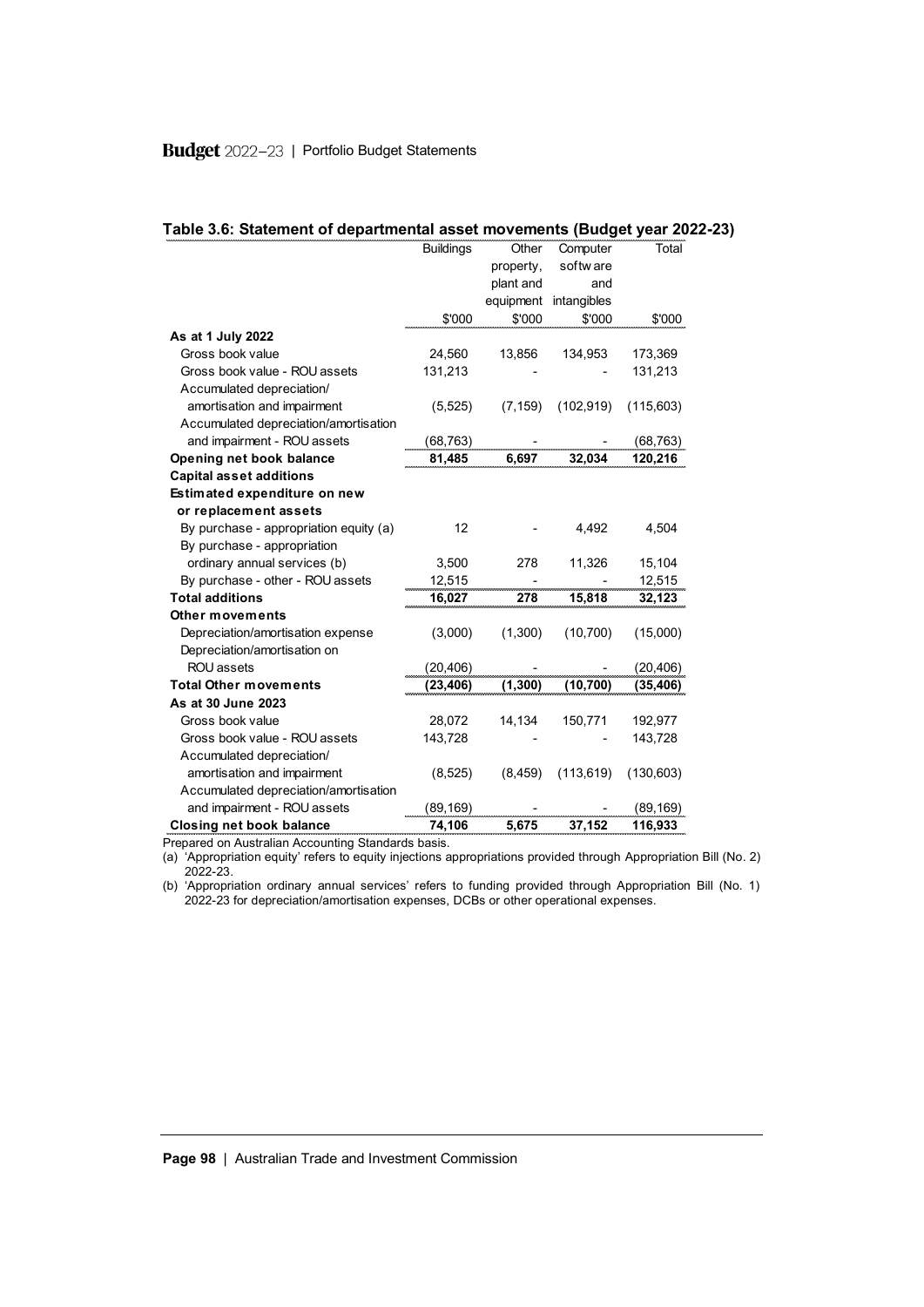| Government (for the period ended 30 June) |           |               |            |           |           |  |  |  |
|-------------------------------------------|-----------|---------------|------------|-----------|-----------|--|--|--|
|                                           | 2021-22   | 2022-23       | 2023-24    | 2024-25   | 2025-26   |  |  |  |
|                                           | Estimated | <b>Budget</b> | Forw ard   | Forw ard  | Forw ard  |  |  |  |
|                                           | actual    |               | estimate   | estimate  | estimate  |  |  |  |
|                                           | \$'000    | \$'000        | \$'000     | \$'000    | \$'000    |  |  |  |
| <b>EXPENSES</b>                           |           |               |            |           |           |  |  |  |
| Employee benefits                         | 5.543     | 5.043         | 5.043      | 5.043     | 5.043     |  |  |  |
| <b>Suppliers</b>                          | 202.388   | 32.281        | 2.852      | 2.852     | 2.852     |  |  |  |
| Grants                                    | 788.168   | 168.942       | 157.505    | 150.005   | 150,005   |  |  |  |
| Total expenses administered on            |           |               |            |           |           |  |  |  |
| behalf of Government                      | 996.099   | 206.266       | 165,400    | 157.900   | 157.900   |  |  |  |
| Net (cost of)/contribution by             |           |               |            |           |           |  |  |  |
| services                                  | 996,099   | 206,266       | 165,400    | 157,900   | 157,900   |  |  |  |
| Total comprehensive income/(loss)         | (996,099) | (206.266)     | (165, 400) | (157.900) | (157,900) |  |  |  |

# **Table 3.7: Schedule of budgeted income and expenses administered on behalf of**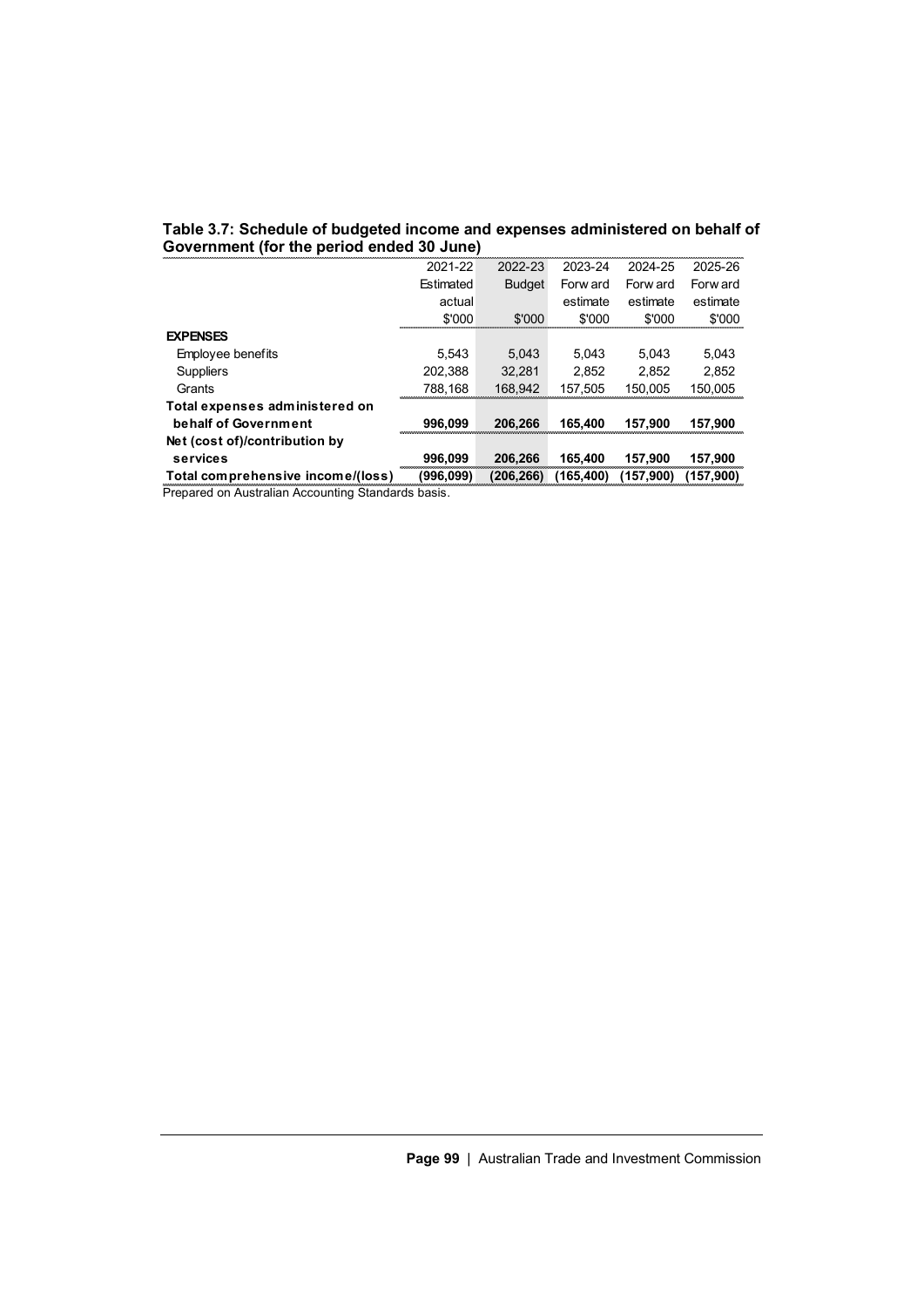| Government (as at 30 June)        |           |               |          |          |          |
|-----------------------------------|-----------|---------------|----------|----------|----------|
|                                   | 2021-22   | 2022-23       | 2023-24  | 2024-25  | 2025-26  |
|                                   | Estimated | <b>Budget</b> | Forw ard | Forw ard | Forw ard |
|                                   | actual    |               | estimate | estimate | estimate |
|                                   | \$'000    | \$'000        | \$'000   | \$'000   | \$'000   |
| <b>ASSETS</b>                     |           |               |          |          |          |
| <b>Financial assets</b>           |           |               |          |          |          |
| Cash and cash equivalents         | 80        | 80            | 80       | 80       | 80       |
| Trade and other receivables       | 1,008     | 1.008         | 1.008    | 1.008    | 1,008    |
| <b>Total financial assets</b>     | 1.088     | 1.088         | 1.088    | 1.088    | 1,088    |
| Total assets administered on      |           |               |          |          |          |
| behalf of Government              | 1.088     | 1,088         | 1.088    | 1,088    | 1,088    |
| <b>LIABILITIES</b>                |           |               |          |          |          |
| Payables                          |           |               |          |          |          |
| <b>Suppliers</b>                  | 4,936     | 4.936         | 4,936    | 4.936    | 4,936    |
| Grants                            | 3.202     | 3.202         | 3.202    | 3.202    | 3,202    |
| Other payables                    | 128       | 128           | 128      | 128      | 128      |
| <b>Total payables</b>             | 8,266     | 8,266         | 8,266    | 8,266    | 8,266    |
| <b>Provisions</b>                 |           |               |          |          |          |
| Employee provisions               | 2,420     | 2,420         | 2,420    | 2,420    | 2,420    |
| Other provisions                  | 13,569    | 13,569        | 13,569   | 13,569   | 13,569   |
| <b>Total provisions</b>           | 15,989    | 15,989        | 15,989   | 15,989   | 15,989   |
| Total liabilities administered on |           |               |          |          |          |
| behalf of Government              | 24,255    | 24,255        | 24,255   | 24,255   | 24,255   |
| Net assets/(liabilities)          | (23,167)  | (23,167)      | (23,167) | (23,167) | (23,167) |

**Table 3.8: Schedule of budgeted assets and liabilities administered on behalf of Government (as at 30 June)**